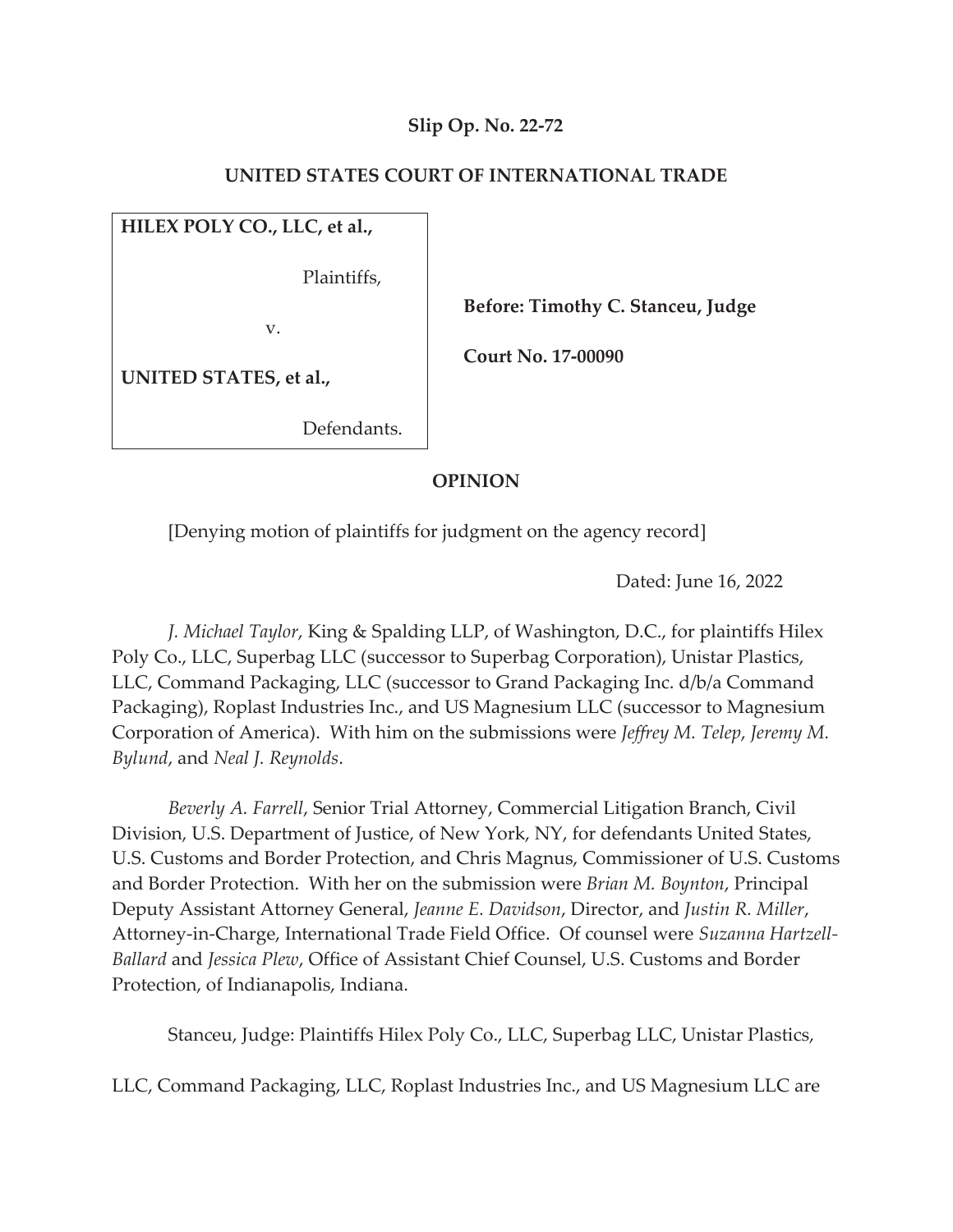U.S. companies that qualified as "affected domestic producers" ("ADPs") entitled to receive certain cash distributions under the Continued Dumping and Subsidy Offset Act of 2000 (the "CDSOA" or "Byrd Amendment"), 19 U.S.C. § 1675c.<sup>1</sup> Under the Byrd Amendment, ADPs received annual distributions resulting from the government's collection of duties assessed and collected upon imported merchandise under antidumping duty ("AD") and countervailing duty ("CVD") orders.

In this litigation, plaintiffs claim that the U.S. Customs Service, now U.S. Customs and Border Protection ("Customs" or "CBP"), unlawfully failed to include in their distributions interest assessed after liquidation ("delinquency interest") that pertained to collected antidumping or countervailing duties.

Before the court is plaintiffs' motion for judgment on the agency record under USCIT Rule 56.1, in which they argue that CBP's refusal to include the delinquency interest in their distributions was contrary to the Byrd Amendment and seek judgments for payment of the interest they claim they should have received. Because plaintiffs have not demonstrated their entitlement to these judgments, the court denies their motion.

<sup>1</sup> All citations to the United States Code are to the 2012 edition unless otherwise noted, except for citations to the Continued Dumping and Subsidy Offset Act of 2000 ("CDSOA"), which are citations to 19 U.S.C. § 1675c as in effect prior to repeal. All citations to the Code of Federal Regulations are to the 2014 edition unless otherwise noted.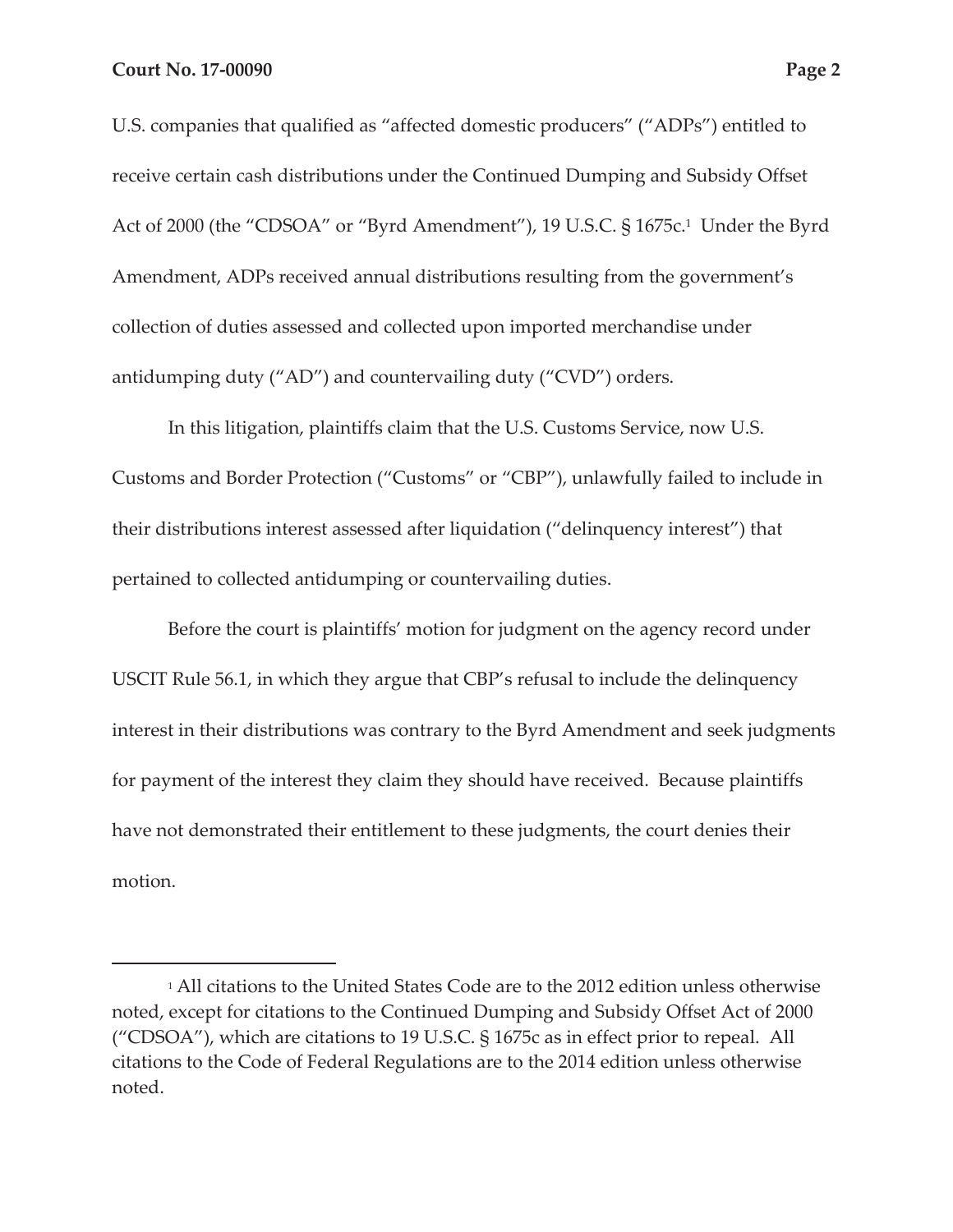#### **I. BACKGROUND**

Background on this litigation is presented in this court's prior Opinion and Order granting defendants' motion to dismiss in part and denying it in part. *See Hilex Poly Co., LLC v. United States*, 44 CIT \_\_, \_\_, 450 F. Supp. 3d 1390, 1392–1395 (2020) ("*Hilex Poly I*").

Plaintiffs commenced this action on April 20, 2017. Summons, ECF No. 1; Compl., ECF No. 2.

Defendants filed their motion to dismiss on September 12, 2018. Defs.' Mot. to Dismiss, ECF No. 19. On June 1, 2020, this court issued its Opinion and Order ruling that plaintiffs' claims seeking delinquency interest on any CDSOA distributions received prior to April 18, 2015, were untimely according to the two-year statute of limitations of 28 U.S.C. § 2636(i). *Hilex Poly I*, 44 CIT at \_\_, 450 F. Supp. at 1401–02. 2

On May 24, 2021, all plaintiffs joined in a motion for judgment on the agency record and accompanying brief. Pls.' Mot. for J. on the Agency R. and for Recons., ECF No. 83 ("Pls.' Br."). On August 9, 2021, the government responded in opposition to plaintiffs' motion. Defs.' Resp. to Pls.' Mot. for J. on the Agency R. and for Recons., ECF

<sup>2</sup> Plaintiffs' motion to reconsider the court's ruling in *Hilex Poly Co., LLC v. United States*, 44 CIT \_\_, 450 F. Supp. 3d 1390 (2020) was denied in a prior Opinion and Order issued by the court. *Hilex Poly Co., LLC v. United States*, 46 CIT \_\_, Slip Op. No. 22-62 (June 8, 2022).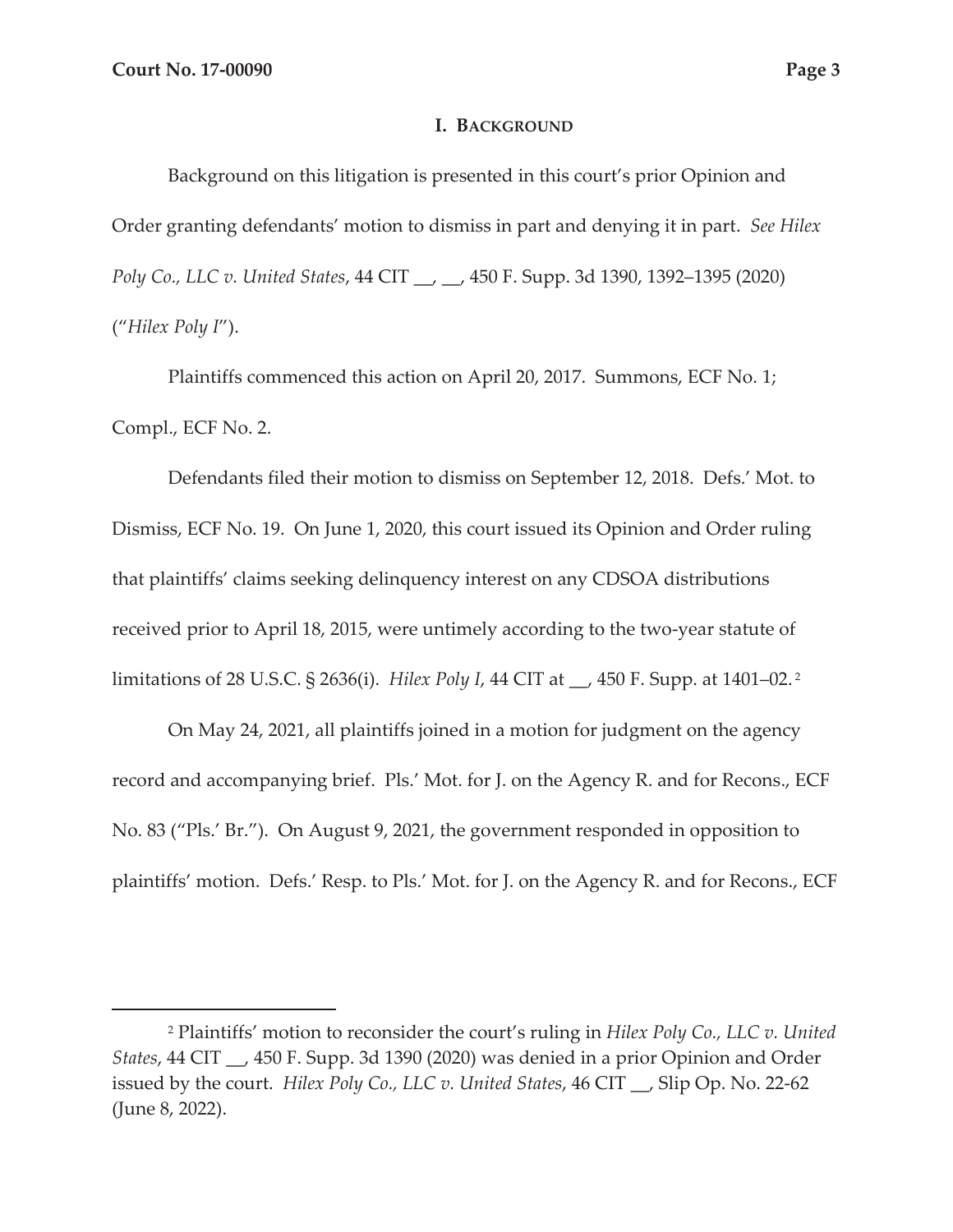No. 90. Plaintiffs replied on October 8, 2021. Reply in Supp. of Pls.' Rule 56.1 Mot. for J. on the Administrative R. and for Recons., ECF No. 94.

On October 15, 2021, Plaintiffs filed a consent motion for oral argument. Pls.' Consent Mot. for Oral Arg., ECF No. 95.

### **II. DISCUSSION**

### **A. Subject Matter Jurisdiction and Standard of Review**

The court exercises subject matter jurisdiction according to section 201 of the Customs Courts Act of 1980, 28 U.S.C. § 1581(i). Subparagraph (1)(B) of § 1581(i) grants this court jurisdiction of any civil action "that arises out of any law of the United States providing for . . . tariffs, duties, fees, or other taxes on the importation of merchandise for reasons other than the raising of revenue," and subparagraph  $(1)(D)$  of  $\S 1581(i)$ provides this court jurisdiction of any civil action "that arises out of any law of the United States providing for . . . administration and enforcement with respect to the matters referred to in subparagraphs (A) through (C) of this paragraph . . . ."

As directed by 28 U.S.C. § 2640(e), the court "shall review the matter as provided in section 706 of title 5." The latter provision, of the Administrative Procedure Act, directs the court, *inter alia*, to "hold unlawful and set aside agency action, findings, and conclusions found to be— . . . arbitrary, capricious, an abuse of discretion, or otherwise not in accordance with law." 5 U.S.C. § 706(2)(A).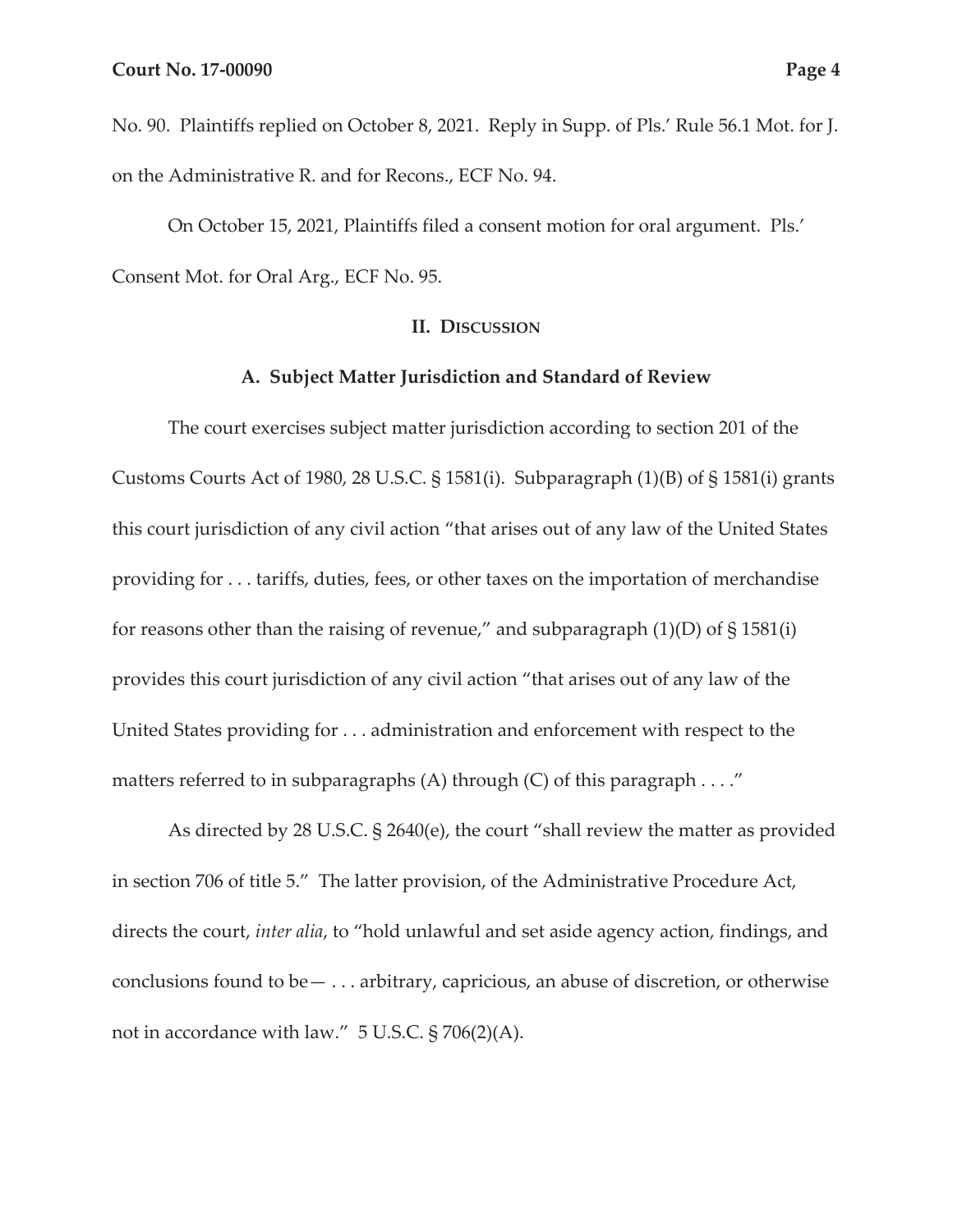### **B. "Continued Dumping and Subsidy Offsets" under the Byrd Amendment**

The CDSOA, 19 U.S.C. § 1675c, enacted in October 2000 and repealed in February 2006,3 amended the Tariff Act of 1930 ("Tariff Act") to direct Customs to distribute funds from assessed antidumping and countervailing duties to ADPs on a federal fiscal year basis, as compensation for certain qualifying expenditures. 19 U.S.C. § 1675c(a). The CDSOA defined an "affected domestic producer" generally as a "manufacturer, producer, farmer, rancher, or worker representative" that was a "petitioner or interested party in support of the petition with respect to which an antidumping duty . . . or a countervailing duty order has been entered" and that "remains in operation." *Id*. § 1675c(b)(1). The annual distribution an ADP received was identified in the CDSOA "as the 'continued dumping and subsidy offset.'" *Id*. § 1675c(a).

Under the CDSOA, domestic parties who qualified as petitioners or parties in support of an antidumping duty or countervailing duty petition were identified initially by the U.S. International Trade Commission, which then provided a list of these parties to Customs. *Id.* § 1675c(d)(1). Customs was required to publish annually a notice of intent to distribute CDSOA funds for the relevant fiscal year that included the current

<sup>&</sup>lt;sup>3</sup> Under the terms of the 2006 legislation repealing the CDSOA, Customs is to distribute antidumping and countervailing duties assessed on entries made before October 1, 2007, subject to certain limitations imposed in 2010. *See* Deficit Reduction Act of 2005, Pub. L. No. 109-171, 120 Stat. 4, 154 (2006), *amended by* Claims Resolution Act of 2010, Pub. L. No. 111-291, 124 Stat. 3064, 3163, *amended by* Tax Relief, Unemployment Insurance Reauthorization & Job Creation Act of 2010, Pub. L. No. 111-312, 124 Stat. 3296, 3308 (current version at 19 U.S.C. § 1675c note).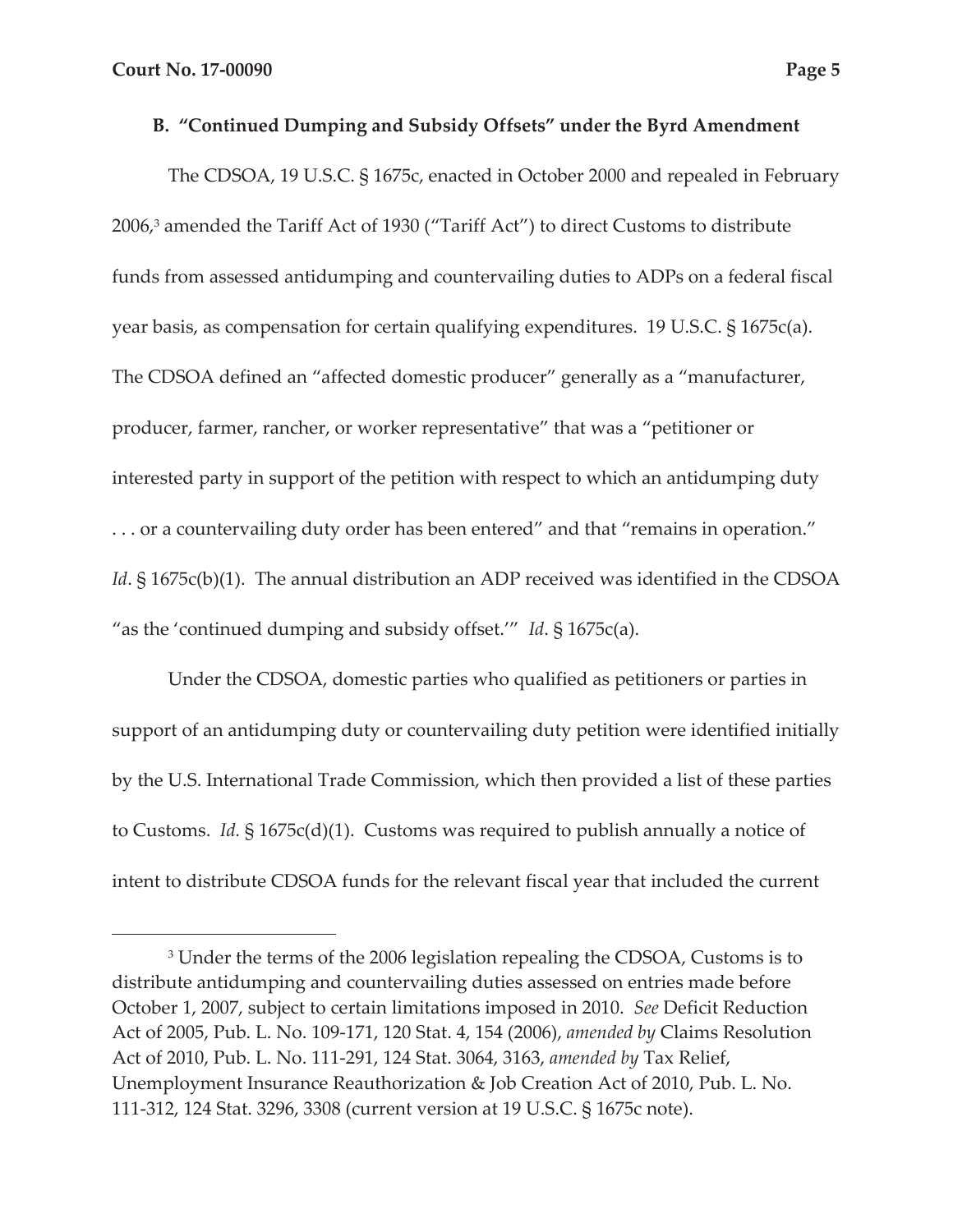list and invited submissions of certifications of eligibility, each of which was required to include, *inter alia*, a certification of qualifying expenditures. *Id.* § 1675c(d)(2).

The CDSOA prescribed a detailed procedure by which Customs was to retain antidumping and countervailing duties and distribute them annually to ADPs. Customs was directed to establish a "special account" in the U.S. Treasury for each then-existing and future AD or CVD order, into which it was to deposit all antidumping and countervailing duties "assessed" under such order, after the effective date of the CDSOA. *Id.* § 1675c(e). Customs was directed to distribute to ADPs, each federal fiscal year on a pro-rata basis, the "funds" from the assessed duties for the respective AD or CVD order that were "received in the preceding fiscal year," based on each ADP's certification of "new and remaining qualifying expenditures." *Id*. § 1675c(d)(3). Distributions were required to occur within 60 days following the first day of the fiscal year. *See id.* § 1675c(c).

#### **C. Implementation of the CDSOA by Customs**

Following notice and comment on a proposed rule, Customs promulgated a final rule to prescribe "administrative procedures, including the time and manner, under which antidumping and countervailing duties assessed on imported products would be distributed to affected domestic producers as an offset for certain qualifying expenditures." *Distribution of Continued Dumping and Subsidy Offset to Affected Domestic Producers*, 66 Fed. Reg. 48,546, 48,546 (Customs Serv. Sept. 21, 2001) (codified at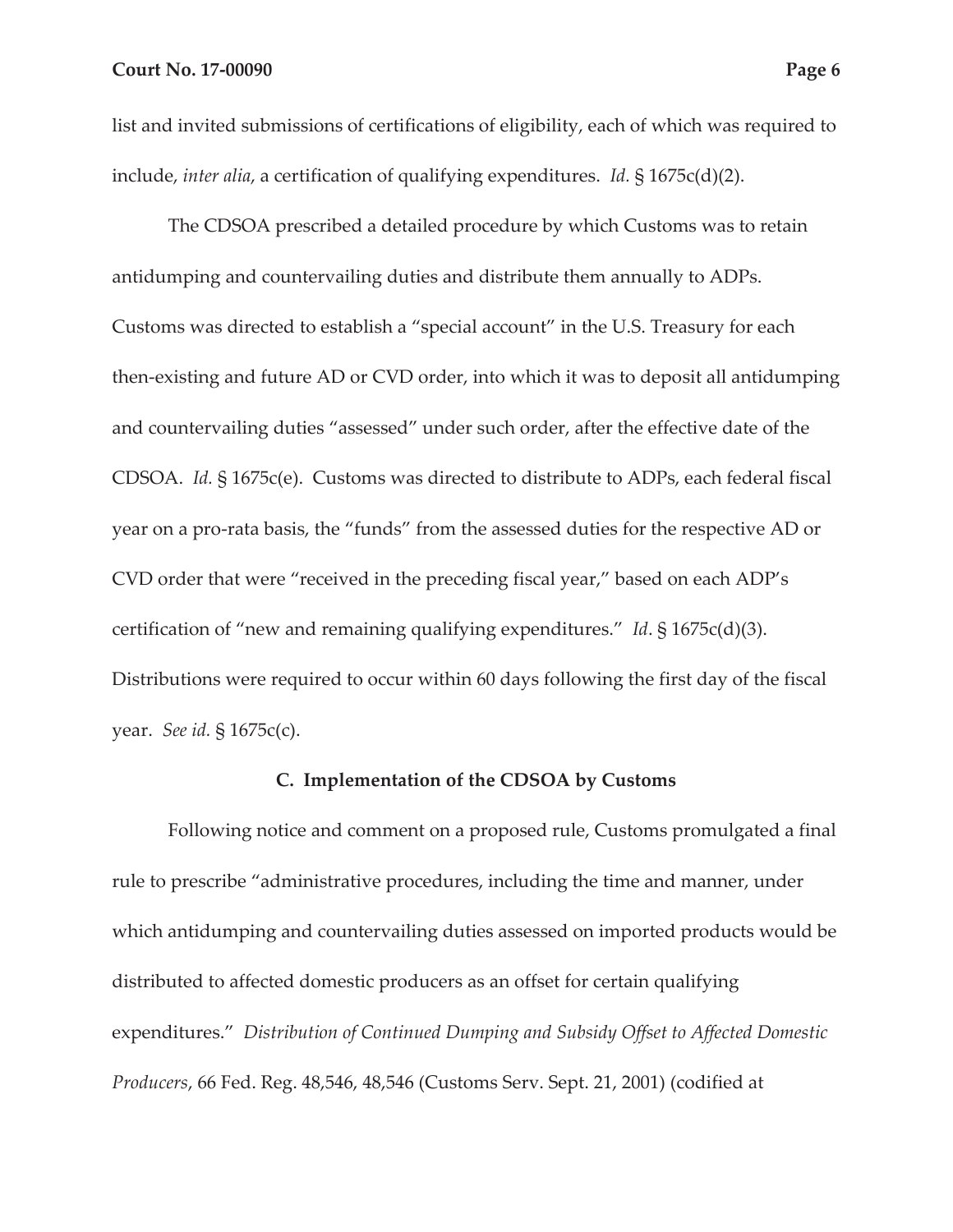19 C.F.R. §§ 159.61–159.64, 178.2 (2002))*; see* 19 U.S.C. § 1675c(c) ("the Commissioner [of Customs] shall prescribe procedures for distribution of the continued dumping or subsidies offset required by this section."), (e)(3) ("Consistent with the requirements of subsections (c) and (d), the Commissioner [of Customs] shall by regulation prescribe the time and manner in which distribution of the funds in a special account shall be made.").

In promulgating its regulations, Customs made several interpretations of the CDSOA. One example concerned the interpretation of the word "assessed" as it is used throughout the CDSOA to modify the word "duties." The CDSOA refers to "duties assessed" pursuant to a countervailing or antidumping duty order, *id*. § 1675c(a), and imposes the parallel requirements to deposit into the special accounts all "duties . . . that are assessed" under such an order, *id*. § 1675c(e)(2), and to distribute annually to ADPs "all funds . . . from assessed duties," *id*. § 1675c(d)(3). Customs interpreted these references to mean antidumping and countervailing duties that are "assessed" at liquidation and collected by Customs, both as estimated duties deposited with Customs upon or soon after entry, and as payments of any additional amounts owing following liquidation of that entry. *See* 19 C.F.R. § 159.64. The interpretation of the word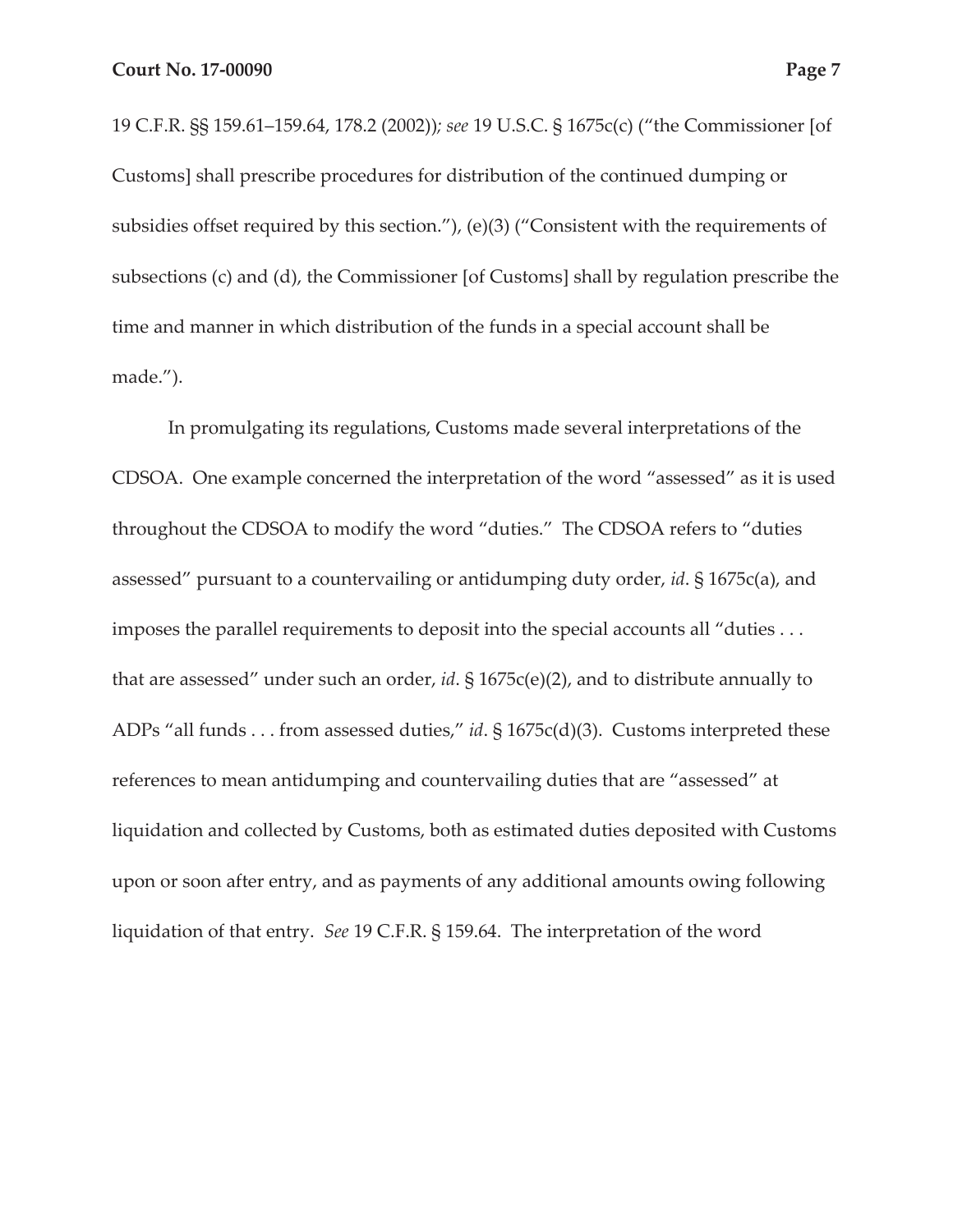"assessed " to refer to duties assessed at liquidation, and collected by Customs both before and after liquidation, is not challenged in this litigation.<sup>4</sup>

Also unchallenged in this litigation is a decision by Customs to establish "Clearing Accounts," a procedural measure not mentioned in the CDSOA, which directs the creation of only the Special Accounts. Customs designated the Clearing Accounts for the deposit of estimated antidumping and countervailing duties, *id*. § 159.64(a)(2), reserving the Special Accounts for the transfer from the Clearing Accounts of antidumping duties and countervailing duties "when an entry upon which antidumping or countervailing duties are owed is properly liquidated pursuant to an order, finding or receipt of liquidation instructions," *id*. § 159.64(b)(1)(ii).

The dispute in this case arose instead from the interpretation that Customs, upon promulgating its implementing regulations, gave to a provision of the CDSOA—the "Deposits into Accounts" provision—with respect to the treatment of interest earned by the government on antidumping and countervailing duties. As discussed in further detail below, Customs interpreted this provision as requiring it to deposit into the Special Accounts the interest the government earned on underpaid deposits of

<sup>4</sup> The court does not suggest or imply that the agency's interpretation of "assessed" to mean "assessed and collected" is unreasonable. The contrary interpretation would result in deposits from the U.S. Treasury into the Special Accounts of amounts not collected, or not yet collected, from importers. Moreover, the statute, in a provision on the termination of a Special Account, refers to the time that "all entries relating to the order or finding are liquidated and duties assessed *collected*." 19 U.S.C.  $\S 1675c(e)(4)(B)$  (emphasis added).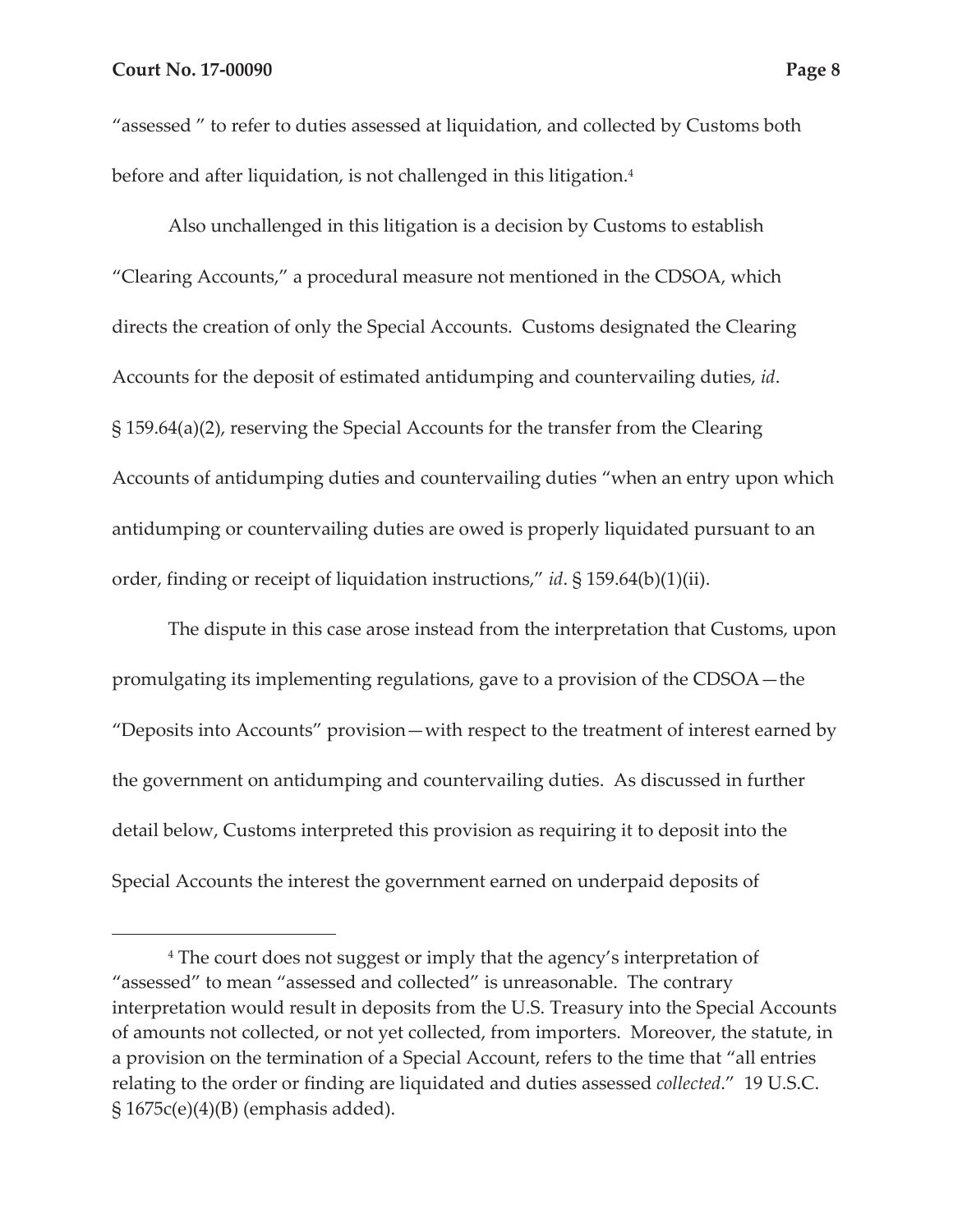estimated antidumping and countervailing duties that was assessed at liquidation and later collected. Customs did not place into the Special Accounts any interest the government earned that was assessed and collected after liquidation of the entries. The issue presented in this litigation is whether that interpretation was a permissible one. As discussed below, the court concludes that it was.

# **D. The Interpretation of the "Deposits into Accounts" Provision of the CDSOA Adopted by Section 159.64(e) of the Customs Regulations**

The Byrd Amendment provision directly at issue in this litigation reads as follows:

DEPOSITS INTO ACCOUNTS.—The Commissioner shall deposit into the special accounts, all antidumping or countervailing duties (including *interest earned* on such duties) that are assessed after the effective date of this section under the antidumping order or finding or the countervailing duty order with respect to which the account was established.

19 U.S.C. § 1675c(e)(2) (emphasis added). In promulgating and administering its implementing regulations, Customs interpreted the term "including interest earned on such duties" to mean that it would deposit into the Special Accounts the interest on underpayments of antidumping and countervailing duties that the government earns up until the time of liquidation of the entry, and determines as a fixed amount upon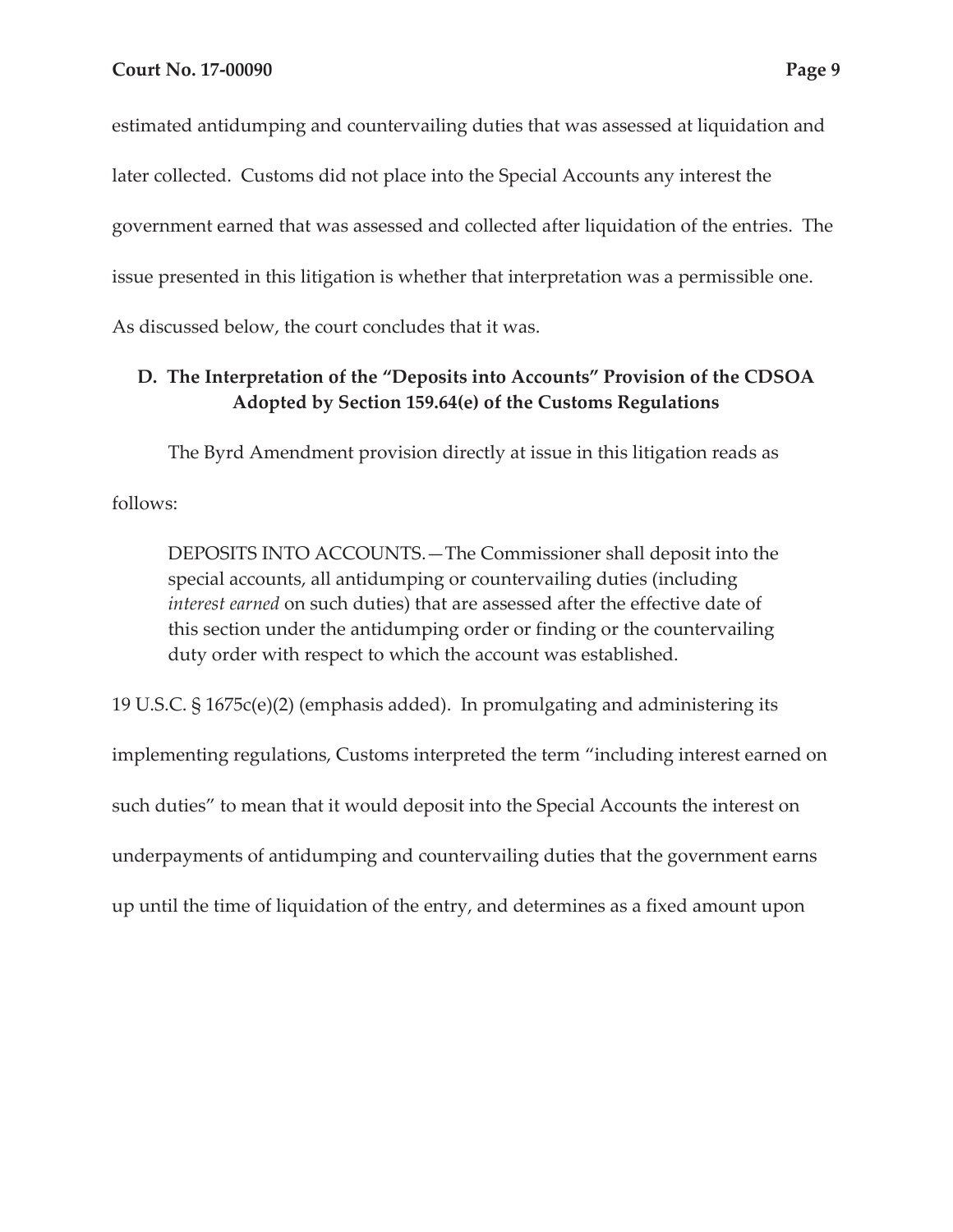liquidation, but not any "delinquency" interest it earns on the entry thereafter.<sup>5</sup> The

implementing regulations expressed this decision as follows:

*Interest on Special Accounts and Clearing Accounts*. In accordance with Federal appropriations law, and Treasury guidelines on Special Accounts, funds in such accounts are not interest-bearing unless specified by Congress. Likewise, funds being held in Clearing Accounts are not interest-bearing unless specified by Congress. Therefore, no interest will accrue in these accounts. However, statutory interest charged on antidumping and countervailing duties at liquidation will be transferred to the Special Account, when collected from the importer.

19 C.F.R. § 159.64(e). The narrow question presented by this litigation is whether the phrase "including interest earned on such duties" as used in the Deposits into Accounts provision, 19 U.S.C. § 1675c(e)(2), is permissibly interpreted to allow Customs to deposit into the Special Accounts only "interest charged on antidumping and countervailing duties *at liquidation*," 19 C.F.R. § 159.64(e) (emphasis added).6

6 The decision by the U.S. Customs Service that the Special Accounts and Clearing Accounts would not bear interest, which Customs combined in 19 C.F.R. (continued . . .)

<sup>5</sup> Prior to 2016, Customs deposited interest assessed at liquidation on underpaid deposits of antidumping and countervailing duties, but not interest accruing after liquidation, into the special accounts for distributions made to affected domestic producers under the CDSOA. Defs.' Mot. to Dismiss 3–5 (Sept. 12, 2018), ECF No. 19. In 2016, Congress required specified types of interest paid on a bond or by a surety, including interest accruing after liquidation, to be included in CDSOA distributions. Congress did not address the question of interest other than interest paid on a bond or by a surety, nor did it make the provision retroactive. *See* Trade Facilitation and Trade Enforcement Act of 2015, Pub. L. No. 114-125, 130 Stat. 122, 187–88 (2016) ("TFTEA"). All CDSOA distributions at issue in this Opinion and Order occurred prior to the 2016 enactment of TFTEA.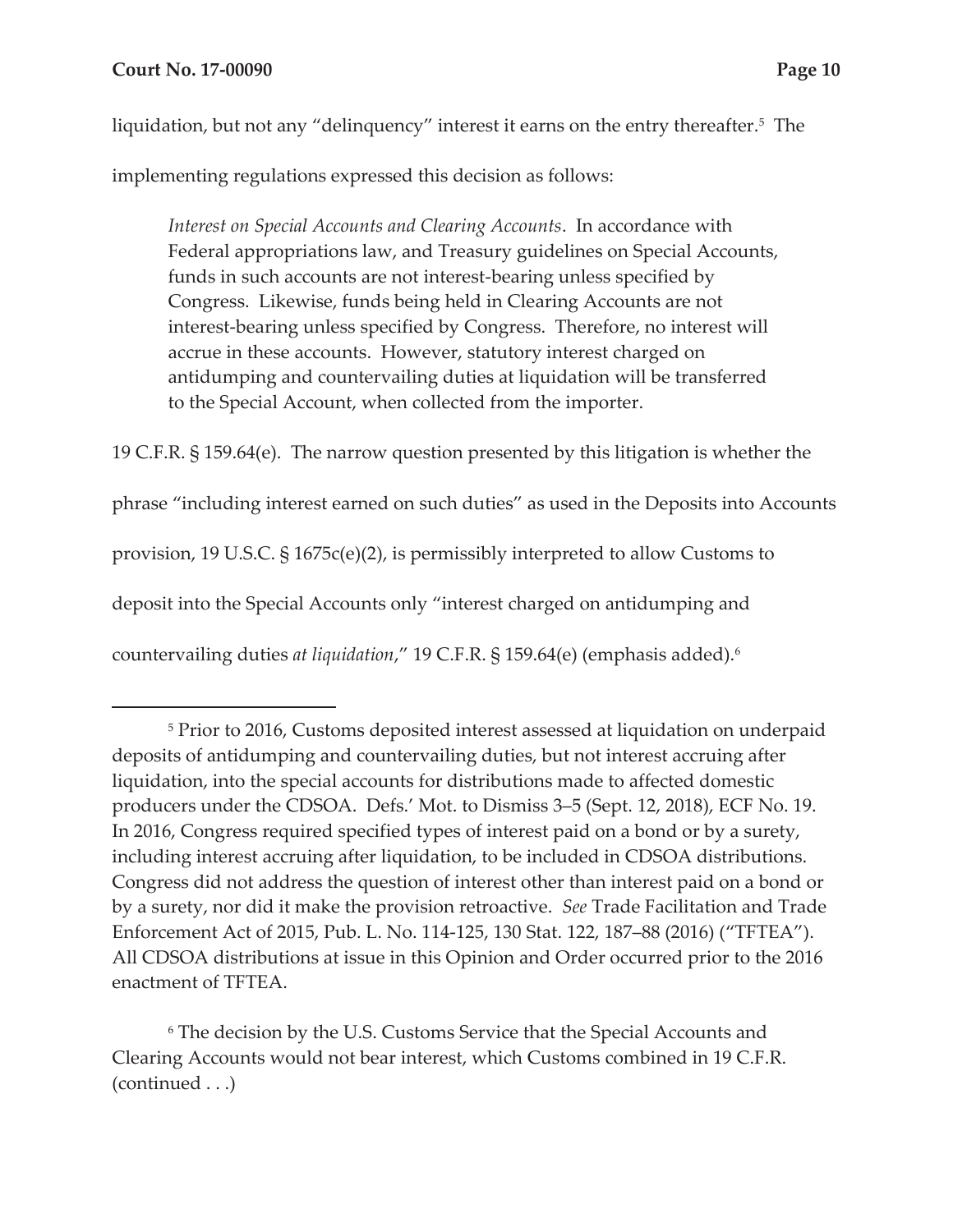### **E. Judicial Review of Statutory Interpretations by Agencies to Which Congress Delegated Rulemaking Authority**

When a government agency promulgates a rule interpreting a provision within a statutory scheme the agency is entrusted by Congress to administer, the court proceeds according to the Supreme Court's analysis in *Chevron, U.S.A., Inc. v. Natural Resources Defense Council, Inc.*, 467 U.S. 837, 843–46 (1984) ("*Chevron*"). As *Chevron* instructed, "[f]irst, always, is the question whether Congress has directly spoken to the precise question at issue. If the intent of Congress is clear, that is the end of the matter; for the court, as well as the agency, must give effect to the unambiguously expressed intent of Congress." *Id.* at 842–43 (footnote omitted). "If a court, employing traditional tools of statutory construction, ascertains that Congress had an intention on the precise question at issue, that intention is the law and must be given effect." *Id*. at 843 n.9. For a *Chevron*  "step one" analysis, "traditional tools of statutory construction," *id*., include the examination of the statutory text and structure and the legislative history. *See, e.g., Aqua Prods., Inc. v. Matal*, 872 F.3d 1290, 1303, 1312–14 (Fed. Cir. 2017) (en banc); *Gazelle v. Shulkin*, 868 F.3d 1006, 1010 (Fed. Cir. 2017), *cert. denied*, 138 S.Ct. 690 (2018) ("We may find Congress has expressed unambiguous intent by examining the statute's text, structure, and legislative history, and apply the relevant canons of interpretation.")

<sup>§ 159.64(</sup>e) with its decision on the interest it would deposit on assessed duties, is not contested in this litigation.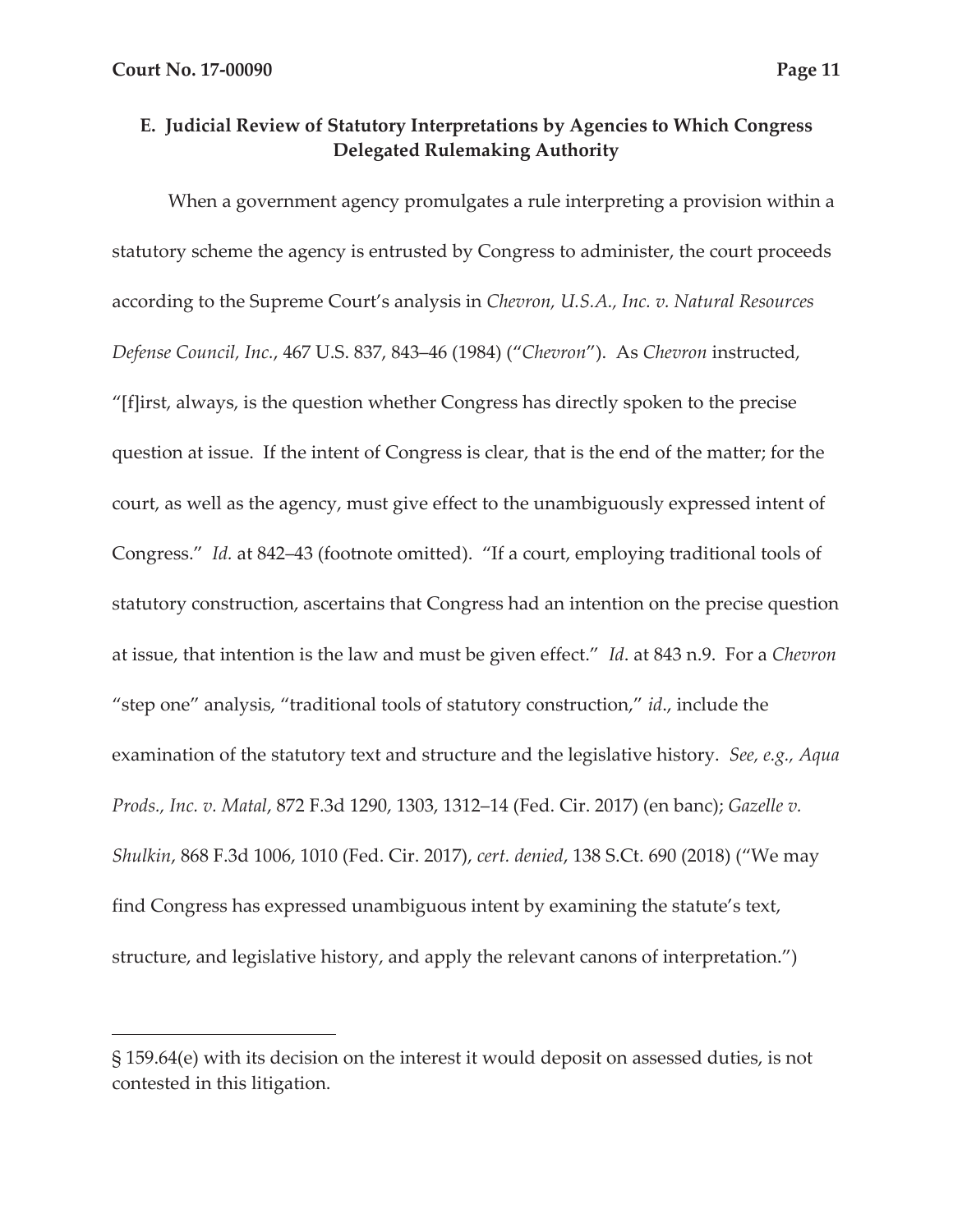(internal quotations and citations omitted); *Kyocera Solar, Inc. v. U.S. Int'l Trade Comm'n*, 844 F.3d 1334, 1338 (Fed. Cir. 2016). If the intent of Congress is not clear, the court, under "step two" of a *Chevron* analysis, must accept the agency's interpretation of the statute if it is reasonable and "may not substitute its own construction of a statutory provision for a reasonable interpretation made by the administrator of an agency." *Chevron*, 467 U.S. at 844 (footnote omitted).

## **F. CDSOA Provisions Addressing Interest "Earned on" Assessed AD and CVD Duties and "Funds" from Such Assessed Duties**

The court begins with the text of the provision directly at issue. *See Consumer Prod. Safety Comm'n v. GTE Sylvania, Inc.*, 447 U.S. 102, 108 (1980) ("We begin with the familiar canon of statutory construction that the starting point for interpreting a statute is the language of the statute itself. Absent a clearly expressed legislative intention to the contrary, that language must ordinarily be regarded as conclusive*.*"). In the Deposits into Accounts provision, Congress directed Customs to deposit into the Special Accounts "all antidumping or countervailing duties (including *interest earned on* such duties) that are assessed" under an AD or CVD order. 19 U.S.C. § 1675c(e)(2) (emphasis added). In speaking broadly of interest "earned on" these duties, the provision addresses *whether* interest is earned on the duties and does not distinguish as to *when* interest is earned. In that respect, the plain meaning of the phrase "interest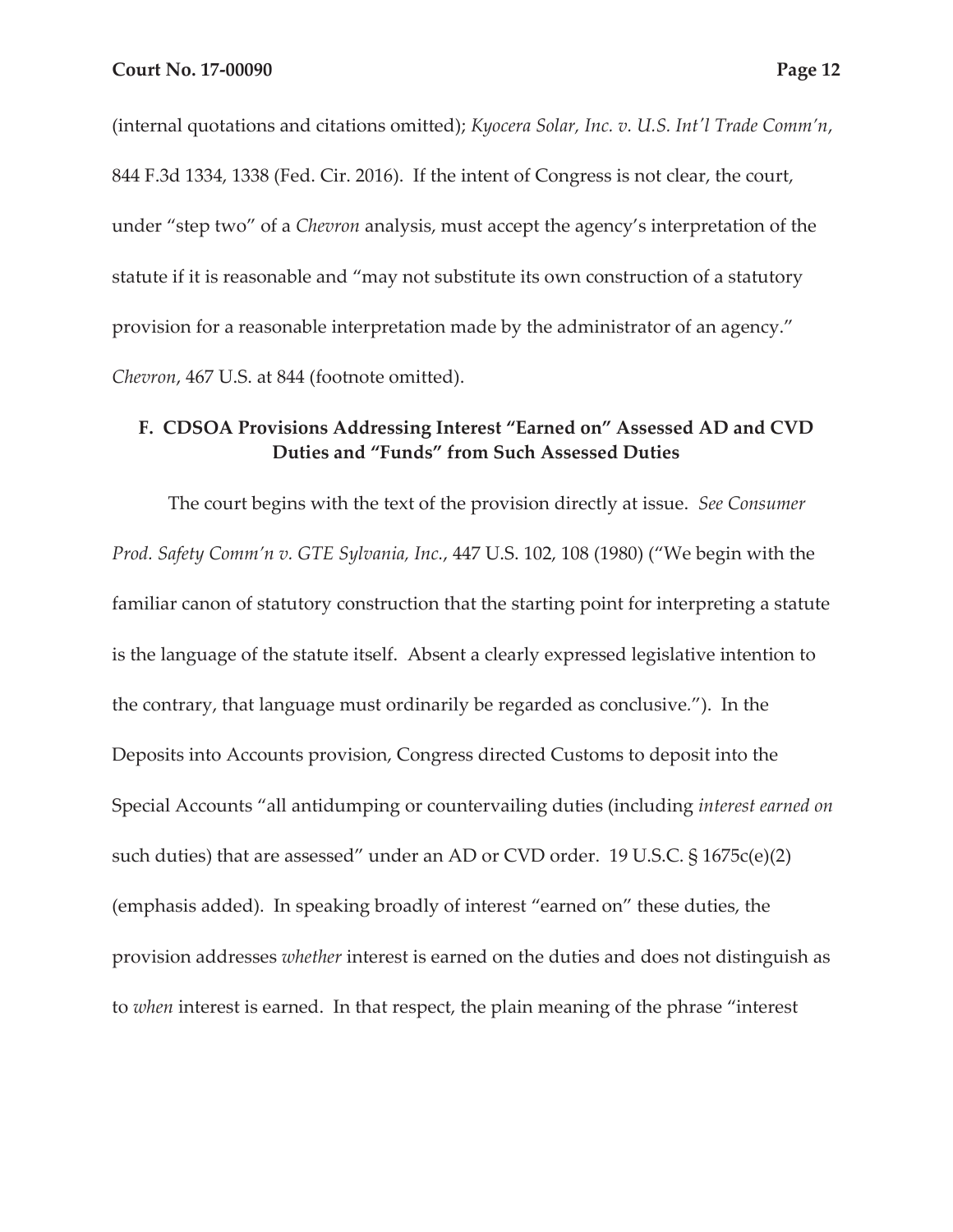earned on such duties," at first blush, does not favor the agency's interpretation. $^7$ Nevertheless, the provision is not free of ambiguity. Understanding the meaning of the words "interest earned on such duties" requires consideration of other provisions of the Tariff Act, which govern how antidumping and countervailing duties earn interest for the government. Congress must be presumed to have been aware, also, that upon liquidation, Customs combines underpaid duties, taxes, fees, and accrued interest to calculate a single amount that is owed by the importer of record on the entry as a whole. *See* 19 U.S.C. § 1505(b), (c). Thus, once all duties, taxes, fees, and interest owed upon an entry for consumption are "liquidated," i.e., reduced to a single sum to which certain aspects of finality have attached, the individual amounts of the various duties, taxes, fees, and interest might be seen as having lost their individual character as a result of the liquidation process. Under that reasoning, Congress could have considered the interest accruing on an entry after liquidation to be accruing on the entry as a whole and not on those individual amounts.

<sup>7</sup> Defendants argue that the words "are assessed" as used in 19 U.S.C. § 1675c(e)(2) limit the scope of the provision to interest that is "assessed" at liquidation, not interest that accrues thereafter. Defs.' Resp. to Pls.' Mot. for J. on the Agency R. and for Recons. 16–19 (Aug 9, 2021), ECF No. 90. The court disagrees. The wording does not support defendants' interpretation: "The Commissioner shall deposit into the special accounts, all antidumping or countervailing *duties* (including interest earned on such duties) that *are assessed* . . . ." 19 U.S.C. § 1675c(e)(2) (emphasis added). The subject of the sentence containing the predicate "are assessed" is the plural term "duties," not the singular term "interest." An interpretation that accords with plain meaning should not dispense with agreement between subject and verb.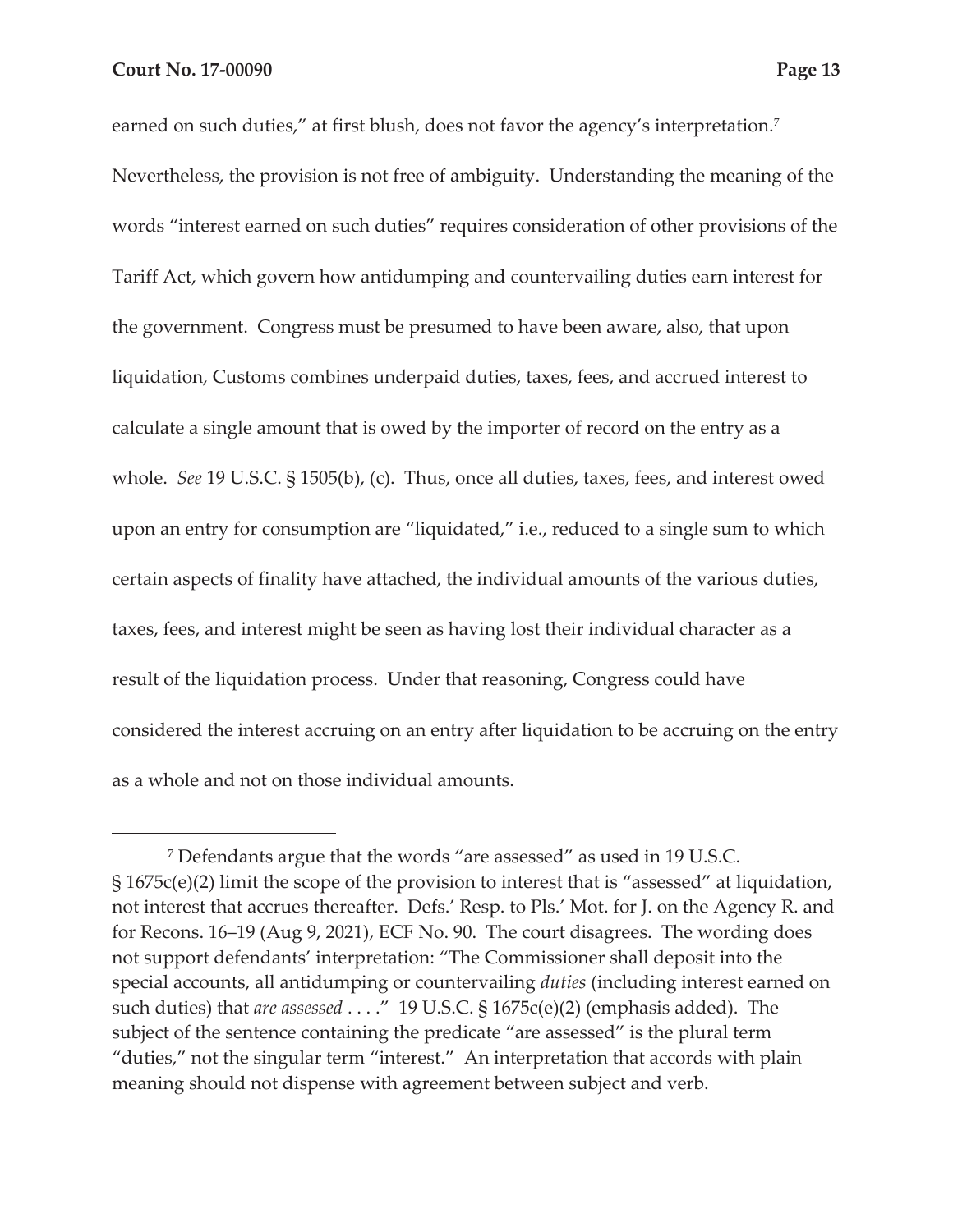One other provision of the CDSOA, the "Distribution of Funds" provision, also mentions interest "earned." This provision does not resolve the ambiguity surrounding the issue of whether interest accruing on delinquent amounts after the liquidation process is completed is interest that is "earned" within the intended meaning of the CDSOA. The first sentence of the Distribution of Funds provision reads as follows:

DISTRIBUTION OF FUNDS.—The Commissioner shall distribute all funds (including *all interest earned* on the funds) from assessed duties received in the preceding fiscal year to affected domestic producers based on the certifications described in paragraph (2).

*Id.* § 1675c(d)(3) (emphasis added). While it is plausible to interpret the phrase "all interest earned on the *funds*" to refer only to interest earned on the Special Accounts (of which interest, Customs concluded, there could be none), as opposed to interest earned on underpaid duties, this is not the only possible interpretation. *Id.* (emphasis added). In the same provision, Congress referred to "funds . . . *from assessed duties* received in the preceding fiscal year." *Id*. (emphasis added). Also, Congress used the term "funds *in* a special account" in referring to what is to be distributed to ADPs, *id*. § 1675c(e)(3) (emphasis added), suggesting that the word "funds" refers to what is in a Special Account as opposed to the Special Account itself. When read in conjunction with the Deposits into Accounts provision, the Distribution of Funds provision is reasonably interpreted to address the distribution of the duties, and the interest earned thereon, that are deposited into the Special Accounts according to the Deposits into Accounts provision.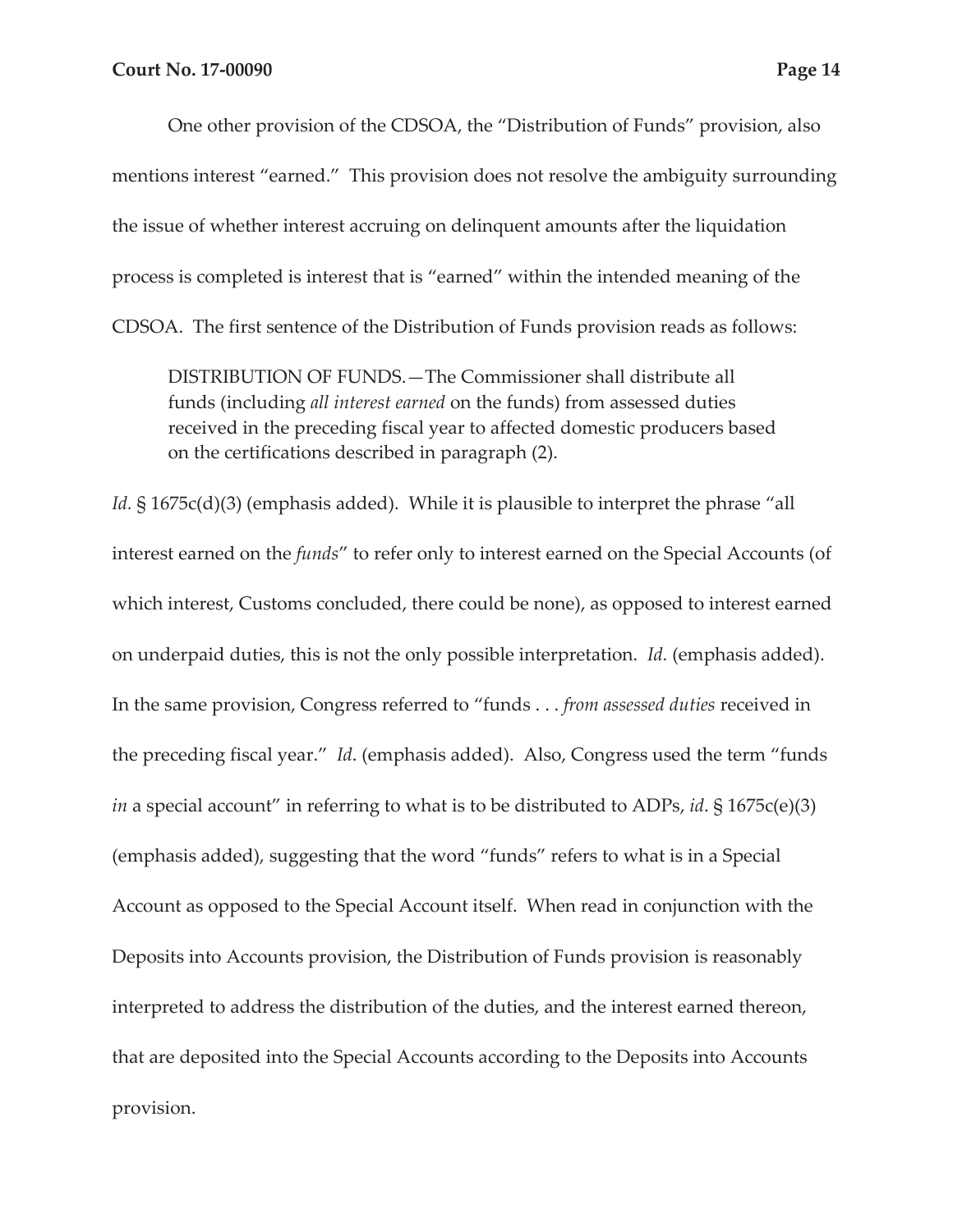In summary, the Deposits into Accounts and Distribution of Funds provisions indicate congressional intent that Customs would: (1) deposit into the Special Accounts assessed antidumping and countervailing duties, *id*. § 1675c(e); (2) deposit also into the Special Accounts "interest," *id*. § 1675c(e)(2), i.e., "all interest," *id*. § 1675c(d)(3), earned on such "funds" or "duties"; and (3) distribute to ADPs all funds from assessed duties, together with all interest earned thereon, received in the preceding fiscal year, *id*. Although the CDSOA sets forth in some detail the procedures for distribution of "continued dumping and subsidy offsets," neither the Deposits into Accounts provision nor the Distribution of Funds provision defines precisely what is meant by the use of the term "interest earned on such duties" or the term "all interest earned on the funds," respectively. Therefore, the court looks beyond the CDSOA to other Tariff Act provisions that affect how antidumping and countervailing duties earn interest for the government for an indication of what Congress may have meant in using the term "interest earned."

## **G. Tariff Act Provisions on the Government's Earning of Interest on Countervailing and Antidumping Duties**

The Trade Agreements Act of 1979 (the "TAA") amended the Tariff Act to provide that underpayments on deposited antidumping and countervailing duties would earn interest for the government and that overpayments would earn interest for the importer. Pub. L. No. 96-39, 93 Stat. 144, 188–89. In its current form and in the form in which it relates to this litigation, Section 778(a) of the Tariff Act provides that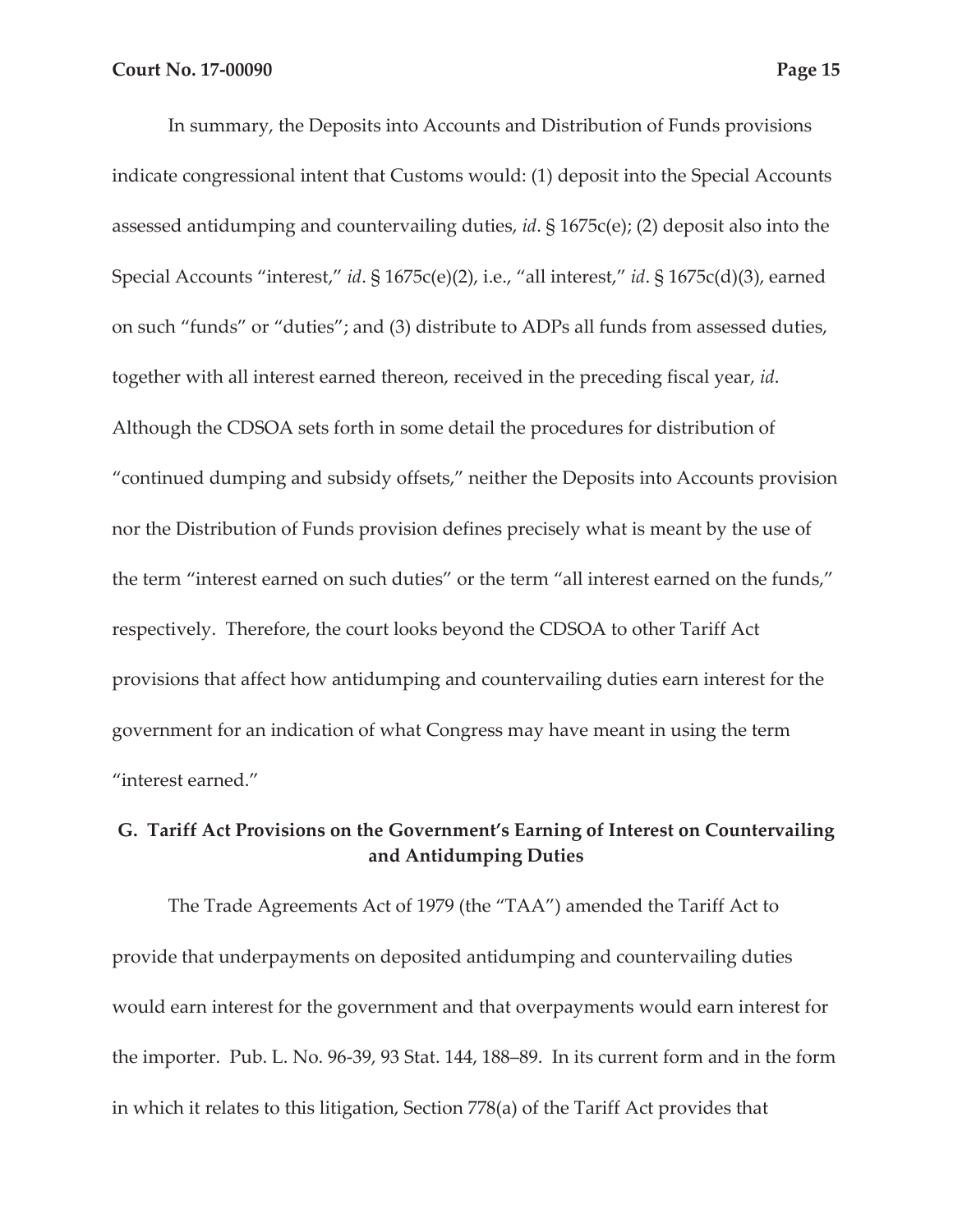"[i]nterest shall be payable on overpayments and underpayments of amounts deposited on merchandise entered, or withdrawn from warehouse, for consumption on and after . . . the date of publication of a countervailing or antidumping duty order under this subtitle . . . . "<sup>8</sup> 19 U.S.C. § 1677g(a). The current requirement to deposit estimated countervailing and antidumping duties during the entry process appeared in related provisions of the TAA.9

At the time of the 1979 amendment, the Tariff Act, while requiring (in Section 505(a) thereof) the deposit of estimated duties "at the time of making entry," did not provide for the assessment of interest, at the time of liquidation, on overpayments or

<sup>9</sup> The related provisions in the TAA provided for cash deposits of estimated antidumping and countervailing duties, in procedures parallel to those of Section 505 of the Tariff Act, 19 U.S.C. § 1505, as in effect at the time for ordinary ("normal") customs duties. The Tariff Act of 1930 provides for the deposit of estimated countervailing duties (in an amount determined by the International Trade Administration, Department of Commerce, not Customs) in Section 706(a)(3), which requires, following publication of a countervailing duty order, "the deposit of estimated countervailing duties pending liquidation of entries of merchandise *at the same time as estimated normal customs duties on that merchandise are deposited*." 19 U.S.C. § 1671e(a)(3) (emphasis added). A nearly identical provision, Section 736(a)(3) of the Tariff Act, requires, following publication of an antidumping duty order, "the deposit of estimated antidumping duties pending liquidation of entries of merchandise at the same time as estimated normal customs duties on that merchandise are deposited." *Id.* § 1673e(a)(3).

<sup>8</sup> As originally enacted, the Trade Agreements Act of 1979 (the "TAA") made the interest provision applicable on and after the date of notice of an affirmative injury/threat determination by the U.S. International Trade Commission. Pub. L. No. 96-39, 93 Stat. 144, 188–89. Congress amended the provision in the Trade and Tariff Act of 1984 to provide that the interest would be payable on and after the date of publication of a countervailing duty or antidumping duty order. Pub. L. No. 98-573, 98 Stat. 2948, 3039.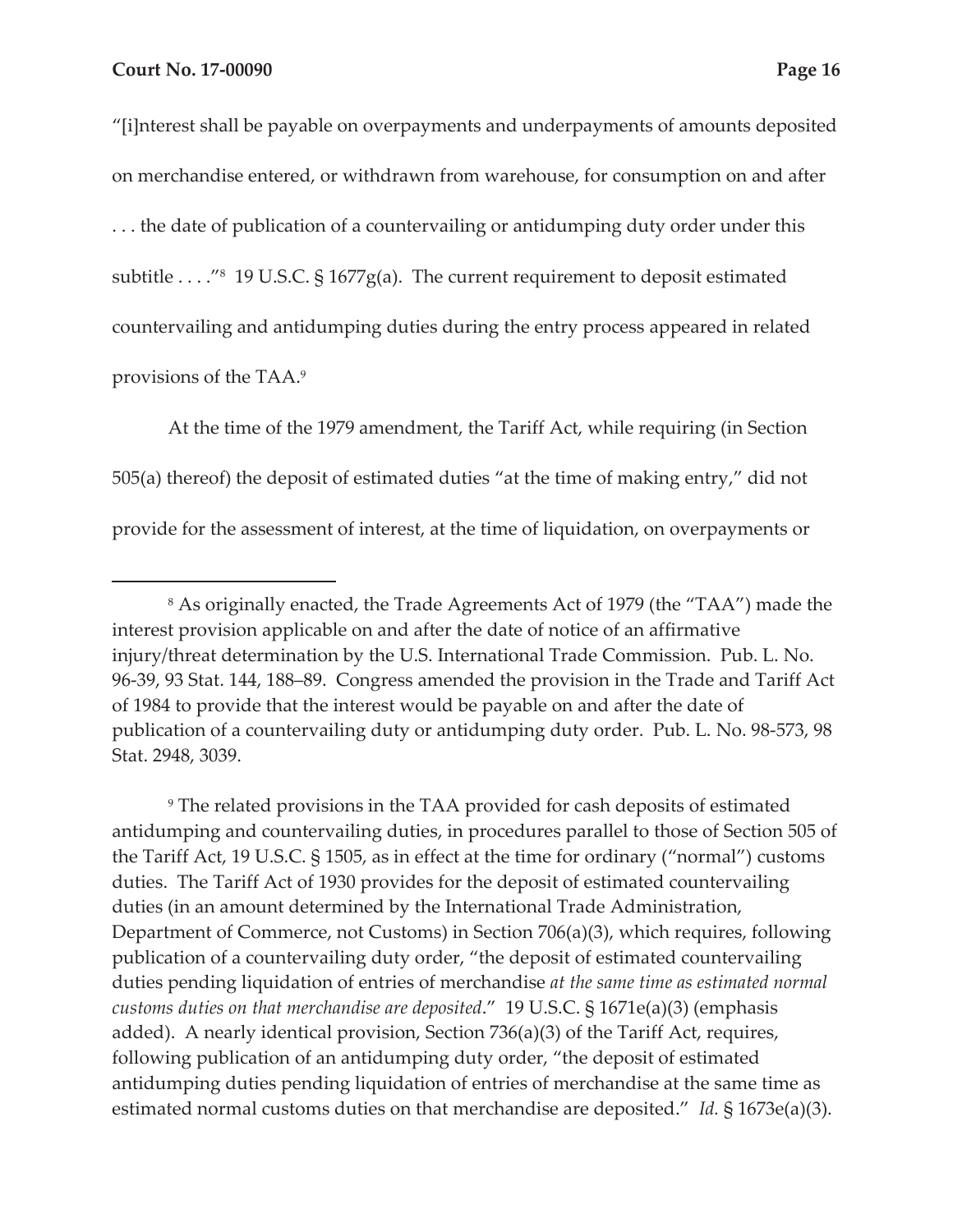underpayments of estimated ordinary ("normal") customs duties. 19 U.S.C. § 1505

(1976). Nor did the Tariff Act, at that time, provide for interest on late payment of additional duties that Customs billed to the importer after the completion of the liquidation process. Under the 1979 amendment, therefore, the interest described in Section 778(a), 19 U.S.C. § 1677g(a), began accruing when the estimated antidumping or countervailing duties were required to be deposited, and it stopped accruing upon liquidation of the entry. Customs implemented the CDSOA so as to deposit this "liquidated" interest and include it in the annual distributions to the ADPs.

The authority for the "delinquency" interest plaintiffs seek in this litigation was added to the Tariff Act five years after the TAA. In the Trade and Tariff Act of 1984, Congress amended Section 505 of the Tariff Act to add a new subsection (then subsection (c)), which provided for "delinquency interest" on late payments of amounts Customs determined in the liquidation process to be owing. The new subsection read as follows:

Duties determined to be due upon liquidation or reliquidation shall be due 15 days after the date of that liquidation or reliquidation, and unless payment of the duties is received by the appropriate customs officer within 30 days after that date, shall be considered delinquent and bear interest from the 15th day after the date of liquidation or reliquidation at a rate determined by the Secretary of the Treasury.

Pub. L. No. 98-573, 98 Stat. 2948, 2977 (1984). By regulation, the Treasury Secretary provided that underpayments would be charged interest at the interest rate set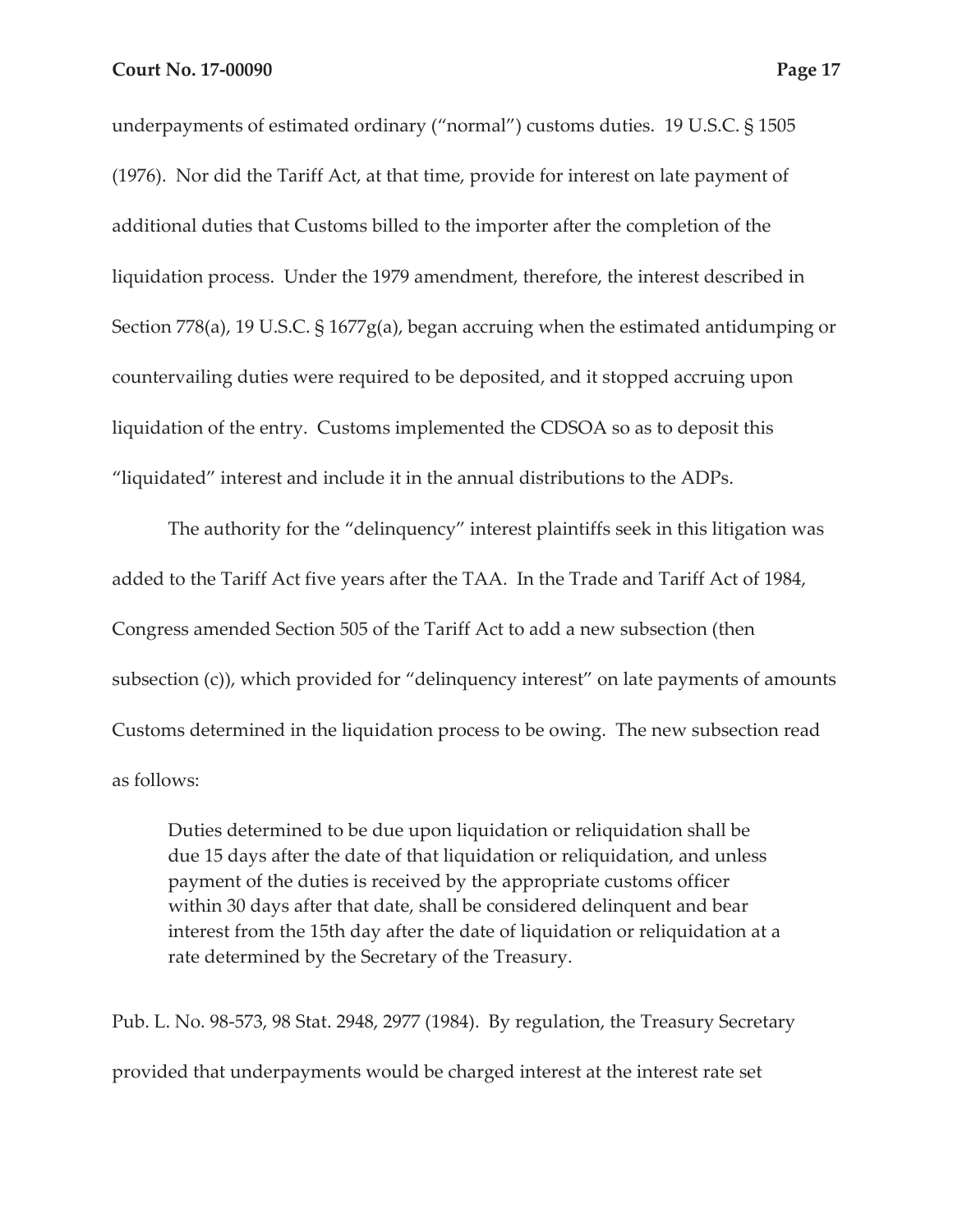semiannually according to 26 U.S.C. § 6621 and compounded daily in accordance with 26 U.S.C. § 6622. *Calculation of Interest on Overdue Accounts and Refunds*, 50 Fed. Reg. 21,832 (Custom Servs. May 29, 1985).

In the North American Free Trade Agreement Implementation Act ("NAFTA Implementation Act"), Congress amended Section 505 of the Tariff Act to provide for the accrual to the government of interest on underpayments of ordinary ("normal") customs duties (as well as the accrual of interest to the importer of record of interest on any excess monies deposited). Pub. L. No. 103-182, 107 Stat. 2057, 2205 (1993). Subsection (a) of that section requires the importer of record to deposit with Customs "at the time of entry or such later time as the Secretary may prescribe by regulation (but not later than 12 working days after entry or release) the amount of duties and fees estimated to be payable on such merchandise." 19 U.S.C. § 1505(a). Subsection (b) of the amended Section 505 directs Customs to collect "any increased or additional duties and fees due, together with interest thereon . . . as determined on a liquidation or reliquidation." *Id*. § 1505(b). "Duties, fees, and interest determined to be due upon liquidation or reliquidation are due 30 days after issuance of the bill for such payment." *Id.* In subsection (c) of Section 505 as amended by the NAFTA Implementation Act, Congress specified the timing of the accrual of the interest the government earns from any underpayment of the deposit of estimated duties and fees required under subsection (a) of that section. According to the provision, "[i]nterest assessed due to an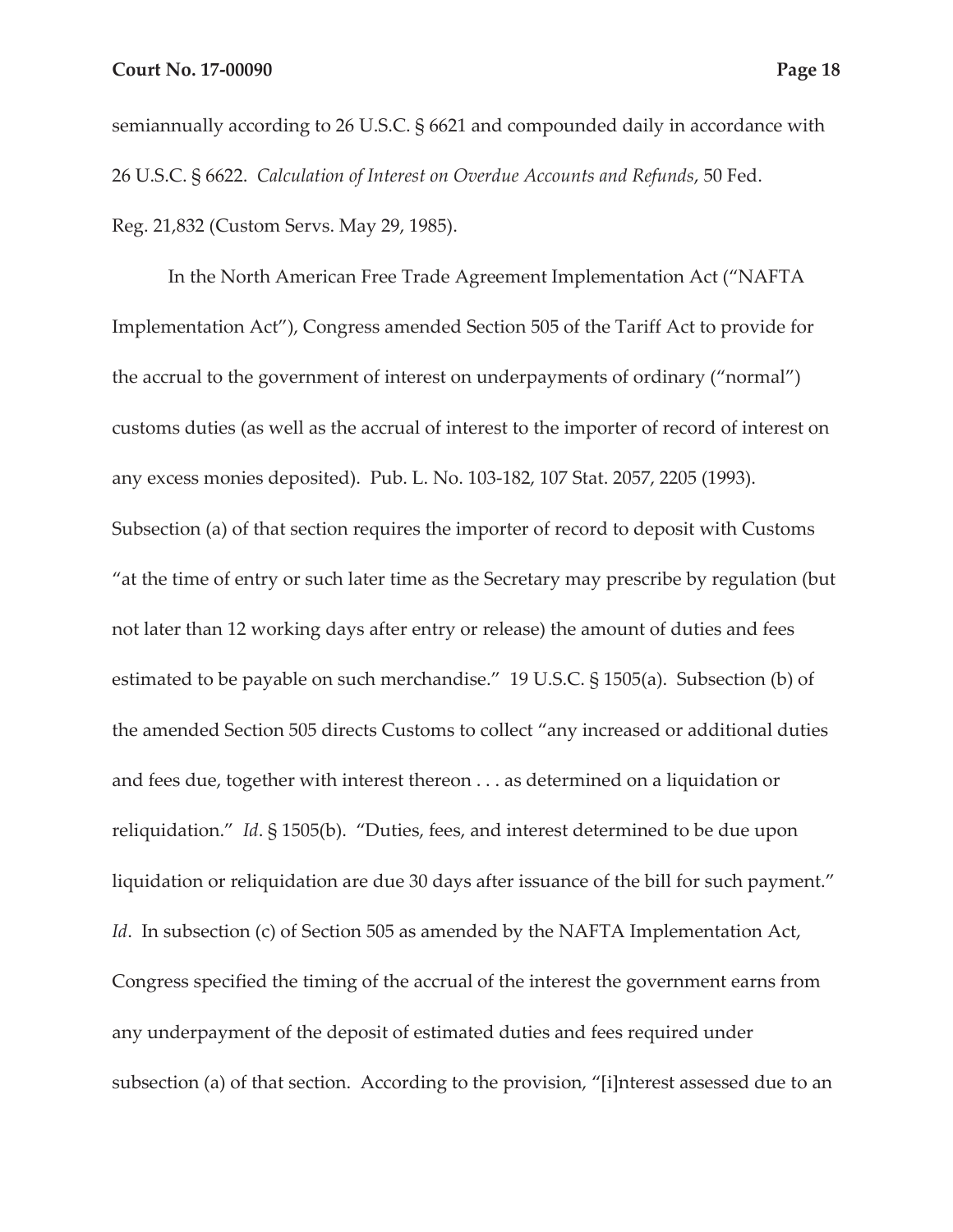underpayment of duties, fees, or interest shall accrue, at a rate determined by the Secretary, from the date the importer of record is required to deposit estimated duties, fees, and interest to the date of liquidation or reliquidation of the applicable entry or reconciliation." *Id.* § 1505(c).

In the new Section 505(d), Congress retained the delinquency provision in more detailed form, providing that "[i]f duties, fees, and interest determined to be due or refunded are not paid in full within the 30-day period specified in subsection (b) [which begins with the issuance of the bill by Customs], any unpaid balance shall be considered delinquent and bear interest by 30-day periods, at a rate determined by the Secretary, from the date of liquidation or reliquidation until the full balance is paid." *Id*. § 1505(d). The provision adds that "[n]o interest shall accrue during the 30-day period in which payment is actually made."10 *Id*.

## **H. The Agency's Interpretation of the Interest Provisions in the CDSOA Is Reasonable**

The history of the interest provisions in Section 778(a) of the Tariff Act, 19 U.S.C. § 1677g, and Section 505(d) of the Tariff Act, 19 U.S.C. § 1505(d), and the effect of the liquidation process cause the court to conclude that the agency's interpretation was reasonable.

<sup>&</sup>lt;sup>10</sup> It appears that the amended delinquency provision conformed the statute to the implementing regulations for the then-existing provision. *See Calculation of Interest on Overdue Accounts and Refunds*, 50 Fed. Reg. 21,832 (Customs Serv. May 29, 1985).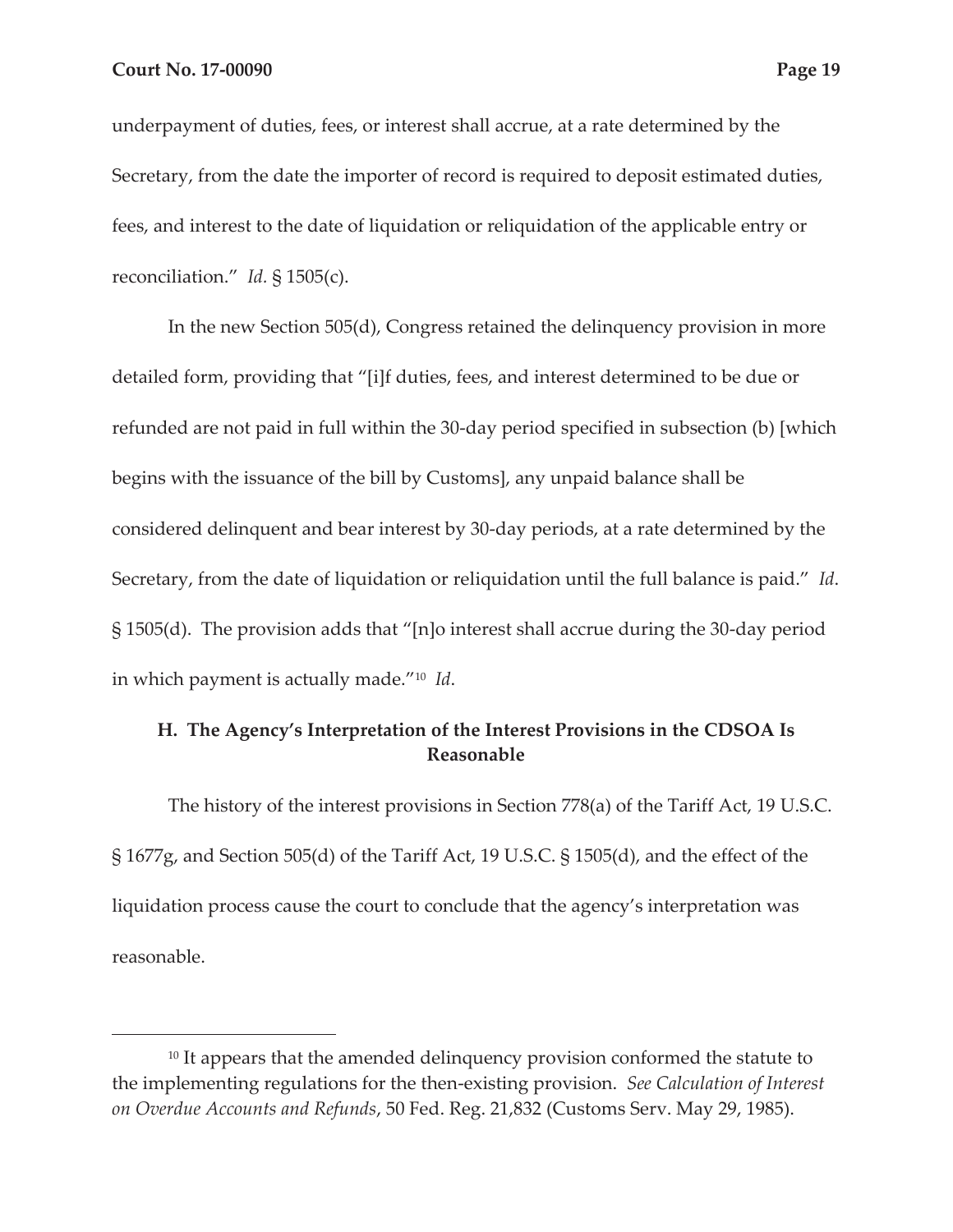As the court explained above, the statutory history indicates that Section 778(a) interest accrues from the date of required deposit to the date of liquidation, and not beyond that date, and that when Congress provided for Section 778(a) interest in 1979, the Tariff Act did not provide for delinquency interest, which Congress created five years later. Section 778(a) interest, unlike Section 505(d) interest, is unique to antidumping and countervailing duties. Interest on antidumping and countervailing duties accruing from the time of the required deposit to the liquidation of the entry and assessed at liquidation unambiguously can be described as interest earned *on* those duties. But the same cannot be said for interest that begins to accrue on the total amount owing on an already-liquidated entry. The concept of "liquidation" under the Tariff Act reinforces this conclusion.

Liquidation is the procedural step during which the amount the importer of record owes on the entry is "fixed," i.e., becomes final for most purposes under the Tariff Act. *See* 19 U.S.C. §§ 1500, 1514. Although the Tariff Act provides for certain exceptions to this finality, *see*, *e.g*., *id*. §§ 1501 (reliquidation), 1592 (entry by means of fraud, gross negligence, or negligence), the basic principle is that the individual amounts of duties and fees (including the amount of antidumping or countervailing duties, together with any interest required to be assessed by 19 U.S.C. § 1677g) are "fixed," i.e., ascertained, combined into a single sum, and billed to the importer of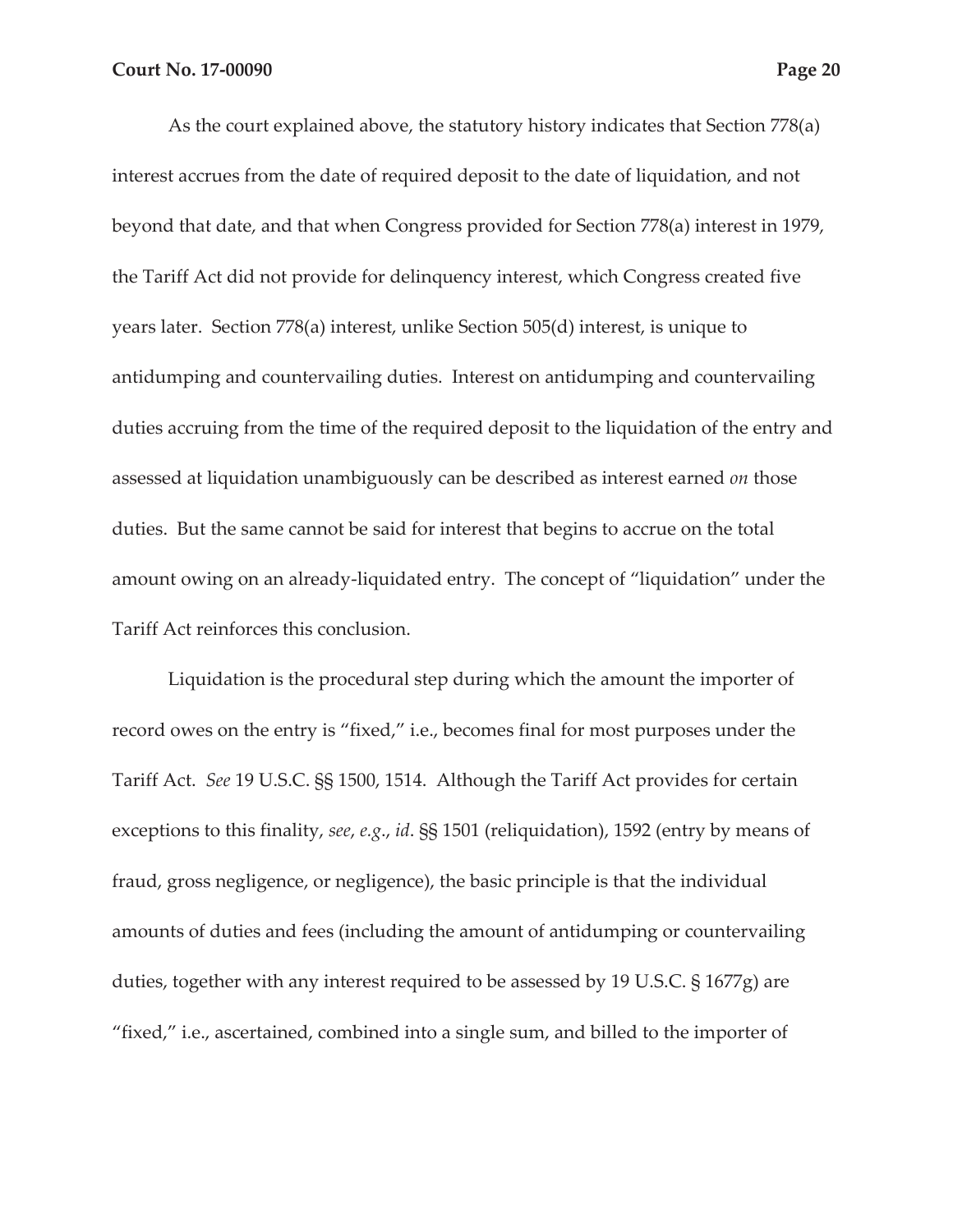record.11 While the specific amount of interest "earned on" underpaid antidumping and countervailing duties under Section 778(a) is "fixed" at the time of liquidation, no interest, and no portion of the interest, accruing under Section 505(d) can be described in this way. In light of this intricate statutory structure, the interest assessed under Section 505(d) reasonably may be viewed as interest owing on a combined, "liquidated" amount for the entry rather than interest "earned on" antidumping or countervailing duties *per se*. Therefore, it was reasonable for Customs to interpret the CDSOA as requiring the deposit and distribution of only that interest on antidumping and countervailing duties that was assessed at liquidation of the entry.

Plaintiffs argue that the words "all interest" as used in the Distribution of Funds provision are unambiguous and must be interpreted to include delinquency interest. Pls.' Br. 21–23. ("Because the statute covers 'all interest,' and because delinquency interest is obviously a type of interest, the statute unambiguously requires CBP to deposit delinquency interest in the special accounts and then distribute it to ADPs.").

The court disagrees that the statute is unambiguous on the question of whether interest under Section 505(d) must be deposited and distributed. Contrary to the

<sup>&</sup>lt;sup>11</sup> Antidumping and countervailing duties, like ordinary duties, for most purposes are fixed at the time of liquidation of the entry. For example, the Tariff Act provides that judicial challenges brought under 19 U.S.C. § 1516a to the individual amount of antidumping or countervailing duties owing, as determined by the International Trade Administration, U.S. Department of Commerce, may no longer be brought after the entry is liquidated. *See* 19 U.S.C. § 1516a(e).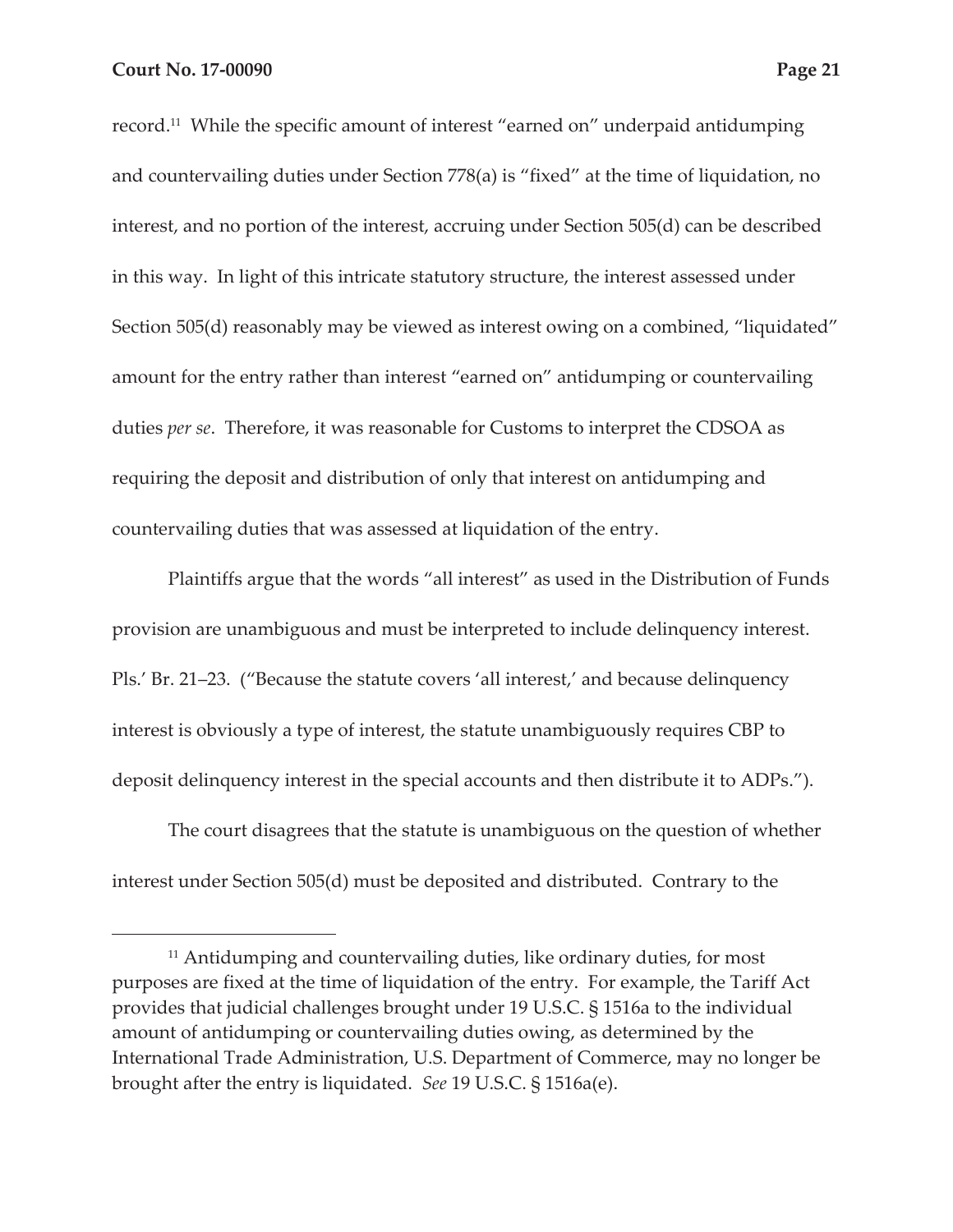arguments the plaintiffs advance, the ambiguity stems not from the words "interest" or "all interest" but from the phrase "interest *earned on*," which appears in both the Deposits into Accounts and Distribution of Funds provisions. The interest Congress had in mind must have been "earned on" assessed antidumping or countervailing duties, 19 U.S.C. § 1675c(e)(2), or earned on the "funds . . . from assessed duties," *id*. § 1675c(d)(3). For the reasons the court has discussed, interest earned on a delinquent payment of an already-liquidated entry can be viewed as having been earned on the single, liquidated sum that is in arrears. As a result of the liquidation, this sum is a procedural step removed from the interest accruing under the only statutory provision, 19 U.S.C. § 1677g, that Congress directed specifically to interest earned on antidumping and countervailing duties.

Plaintiffs also argue that CBP's reading of the CDSOA is not entitled to deference in that it "hinges on giving the preamble *dispositive weight . . .* , but regulatory preambles are not entitled to deference." Pls.' Br. 34. The court is unpersuaded by this argument as well. Section 159.64(e) of the regulation states, in relevant part: "statutory interest charged on antidumping and countervailing duties at liquidation will be transferred to the Special Account, when collected from the importer." 19 C.F.R. § 159.64(e). As this court previously noted, this regulation connotes that any other type of interest (i.e., delinquency interest) will not be placed into the special accounts, and the preamble to the regulation clarifies that only interest assessed at liquidation will be deposited. *Hilex*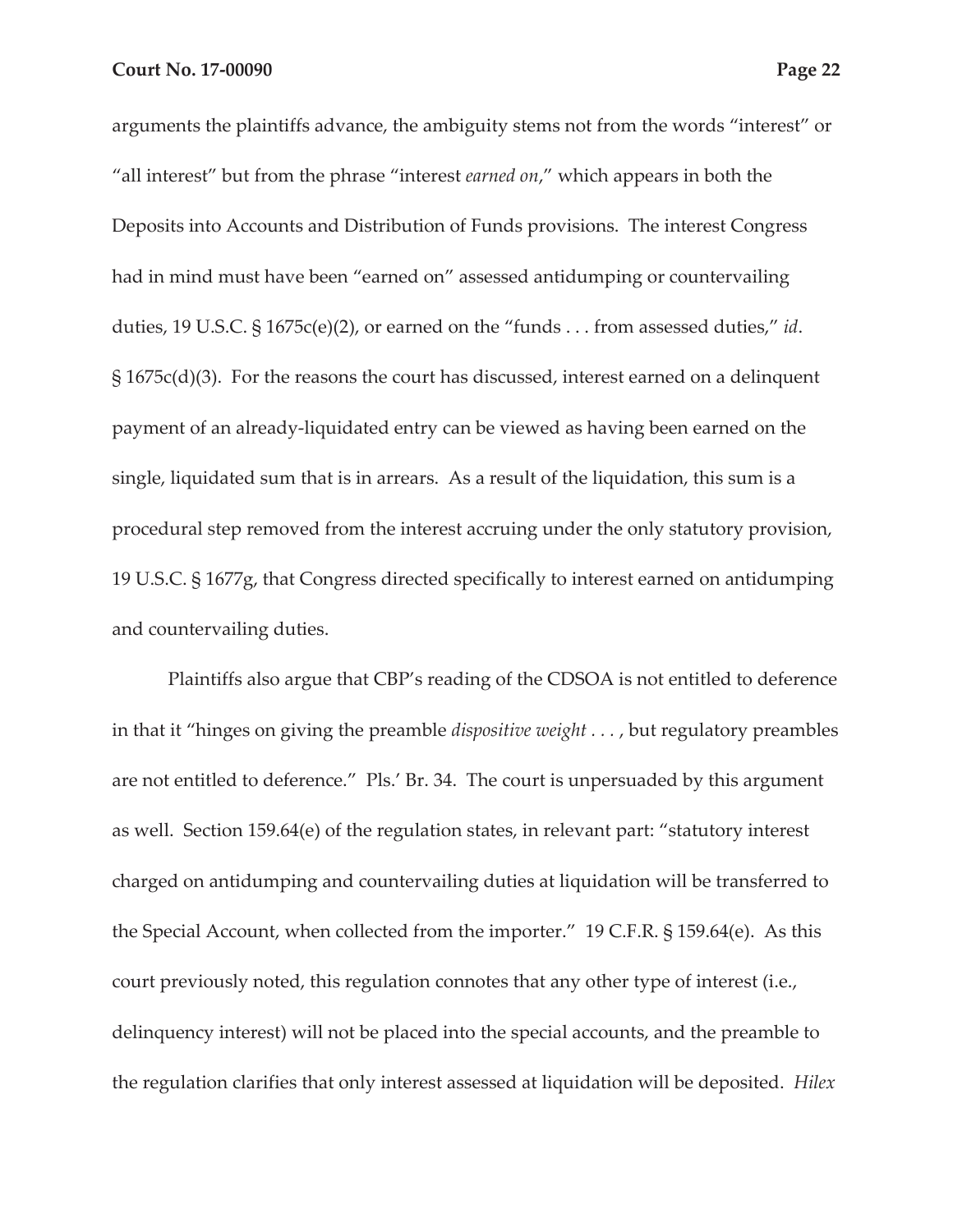*Poly I*, 450 F. Supp. 3d at 1396. The fact that the preamble provides clarity to CBP's regulation is not a ground upon which the court may refuse to accept CBP's reasonable interpretation of the CDSOA.

#### **III. CONCLUSION**

Due to the ambiguity inherent in the words "earned on," the court concludes that it must analyze the CDSOA according to step two of the analysis required by *Chevron*. Even were the court to conclude that plaintiffs' interpretation of the statutory provisions is the more reasonable one (and it does not so conclude), still it would be required to accept the agency's interpretation if that interpretation also is reasonable. *See Chevron*, 467 U.S. at 843. Customs is the agency Congress "entrusted" to administer not only the CDSOA but also the other provisions of the Tariff Act, i.e., the "statutory scheme," defining how interest is earned on antidumping and countervailing duties. *Id.* (footnote omitted).

The court concludes that Customs reasonably interpreted the CDSOA as requiring deposit into the Special Accounts only the interest on countervailing and antidumping duties accruing from the time of required deposit to liquidation of the entries. The Tariff Act establishes a direct connection between interest accruing under Section 778(a), 19 U.S.C. § 1677g, and the specific type of duties upon which it accrues and according to which it is determined upon liquidation. Under statutory language susceptible to more than one interpretation, it was reasonable for Customs to conclude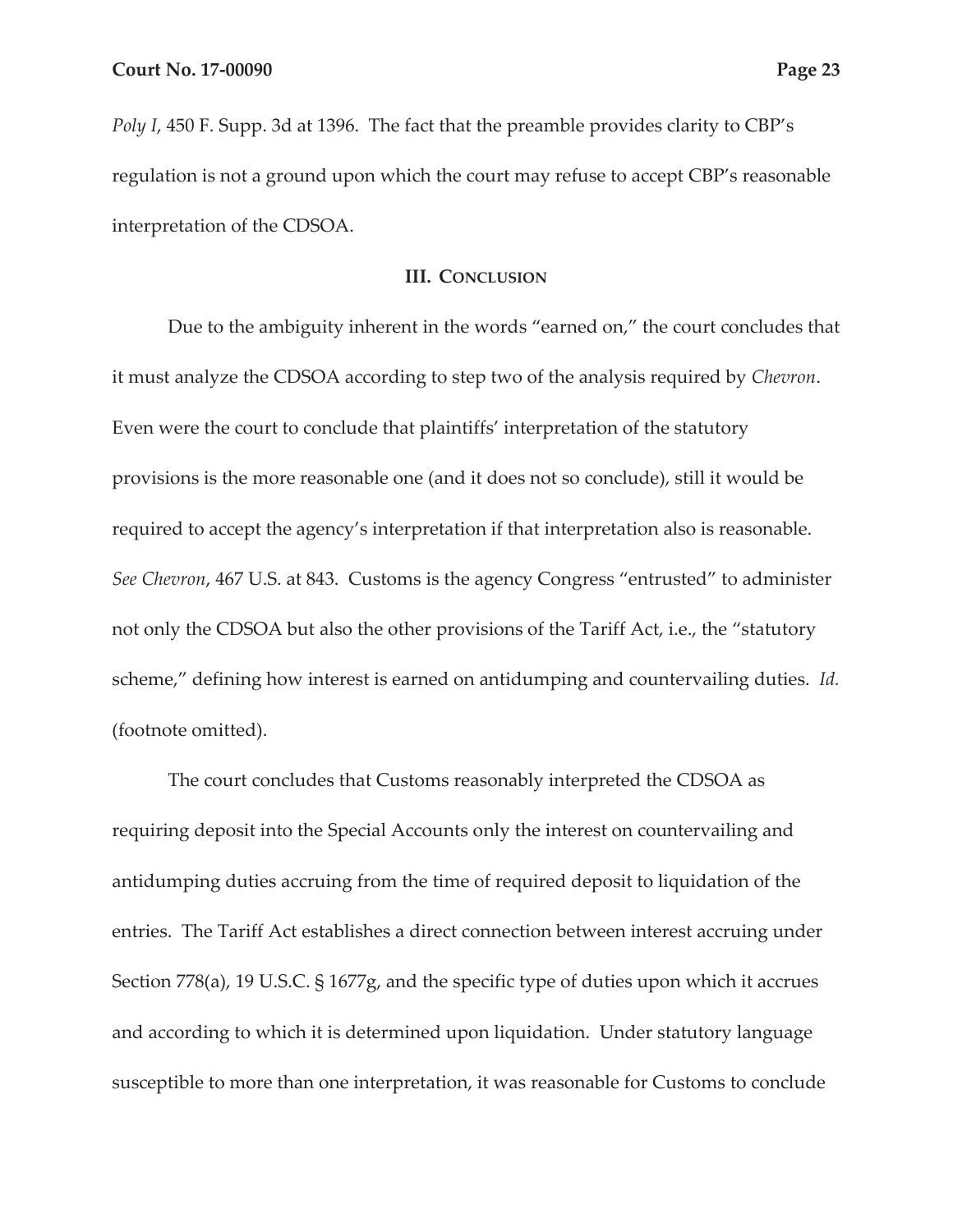that Congress specifically contemplated only this type of "interest" on "assessed" duties when enacting the CDSOA.

As the court also has discussed, the history and structure of the relevant Tariff Act provisions reveals that Section 778(a) interest, which is the only type of interest specific to antidumping and countervailing duties, stops accruing at liquidation. In contrast, Section 505(d) interest, which is not determined at liquidation, accrues on the amount Customs bills to an importer of record that is not paid (by the importer of record or its surety) within the 30-day period provided for in Section 505(c) of the Tariff Act. The components in the total sum consisting of underpaid antidumping or countervailing duties and the Section 778(a) interest thereon were assessed and billed to the importer, together with all other amounts owing, as a result of liquidation. Under the statutory scheme, considered on the whole, it was reasonable for Customs to view those components as having lost their individual character as a result of the liquidation process. Consistent with the interpretation Customs adopted, interest "earned on" on the antidumping and countervailing duties can be viewed as interest determined at liquidation to have accrued, i.e., "earned," by the government on those specific duties, in an amount that stopped accruing *at* liquidation and was fixed *upon* liquidation.